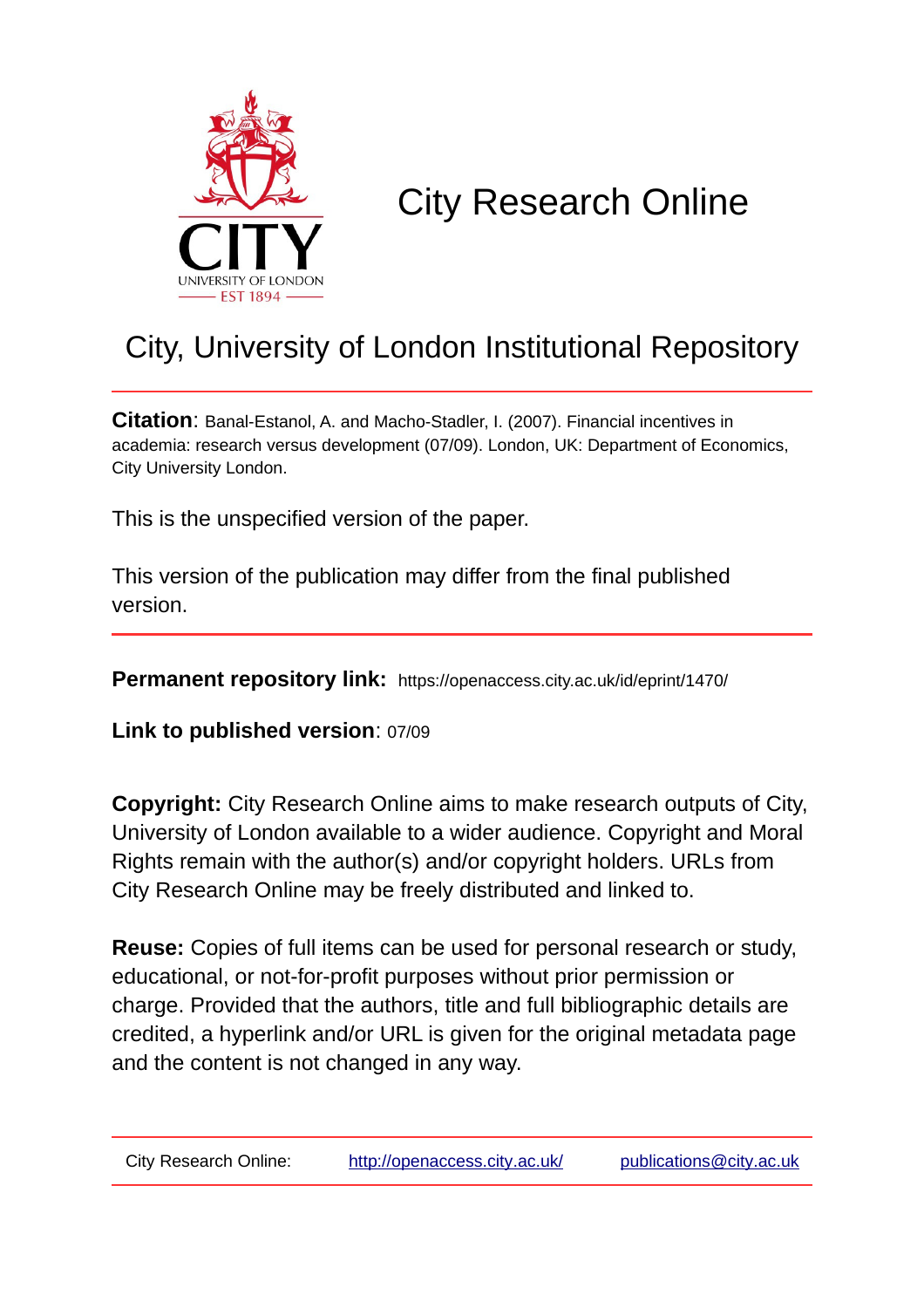

**Department of Economics School of Social Sciences** 

## **Financial Incentives in Academia: Research versus Development**

**Albert Banal-Estaño[l1](#page-1-0) City University** 

**Inés Macho-Stadler [2](#page-1-1) Universitat Autònoma de Barcelona** 

> **Department of Economics Discussion Paper Series No. 07/09**

 $\overline{a}$ 

<span id="page-1-0"></span><sup>&</sup>lt;sup>1</sup> Department of Economics, City University, Northampton Square, London, EC1V 0HB, UK. Email: a.banal-estanol@city.ac.uk

<span id="page-1-1"></span><sup>2</sup> Universitat Autònoma de Barcelona, Departament d'Economia i d'Història Econòmica, Fac CCEE (Edifici B), 08193 Bellaterra (Barcelona), Spain. E-mail: ines.macho@uab.es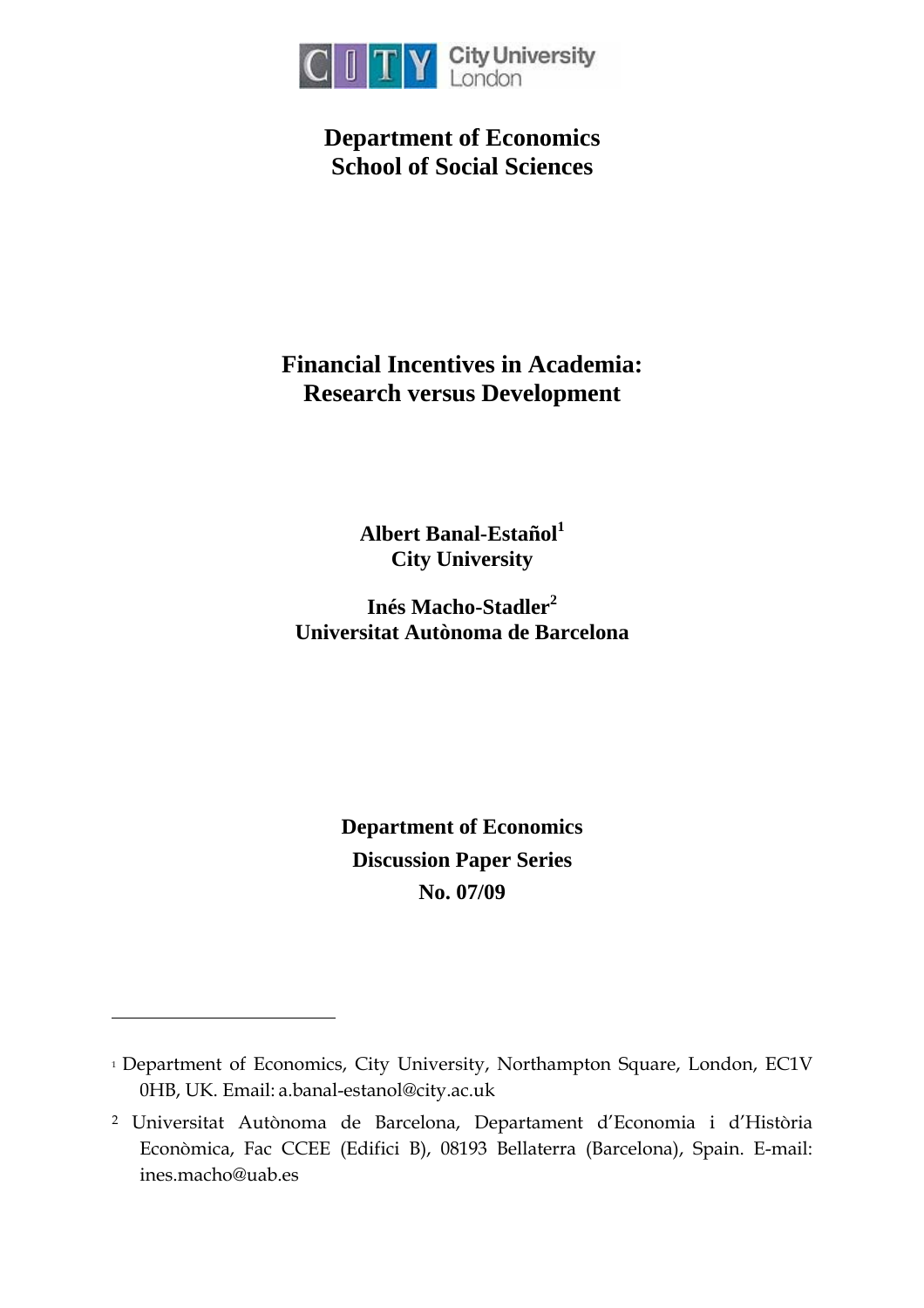# Financial Incentives in Academia: Research versus Development<sup>∗</sup>

Albert Banal-Estañol† and Inés Macho-Stadler‡

April 11, 2007

#### Abstract

This paper investigates the effects of monetary rewards on the pattern of research. We build a simple repeated model of a researcher capable to obtain innovative ideas. We analyse how the legal environment affects the allocation of researcher's time between research and development. Although technology transfer objectives reduce the time spent in research, they might also induce researchers to conduct research that is more basic in nature, contrary to what the "skewing problem" would presage. We also show that our results hold even if development delays publication.

Keywords: Faculty behaviour, basic vs. applied research.

<sup>∗</sup>We are grateful to David Pérez-Castrillo and Reinhilde Veugelers for valuable discussions and helpful comments. We have also benefited from the comments of seminar participants at the Jornadas de Economia Industrial at IESE (Barcelona). Financial support from Ministerio de Ciencia y Tecnología (SEJ2006-00538), Consolider-Ingenio 2010 (CSD 2006-00016), Generalitat (Barcelona Economics - xarxa CREA and 2005SGR00836) is gratefully acknowledged.

<sup>†</sup>Department of Economics, City University of London, Northampton Square, London EC1V 0HB, UK. E-mail: a.banal-estanol@city.ac.uk.

<sup>‡</sup>Corresponding author: Universitat Autònoma de Barcelona, Departament d'Economia i d'Història Econòmica, Fac CCEE (Edifici B), 08193 Bellaterra (Barcelona), Spain. E-mail: ines.macho@uab.es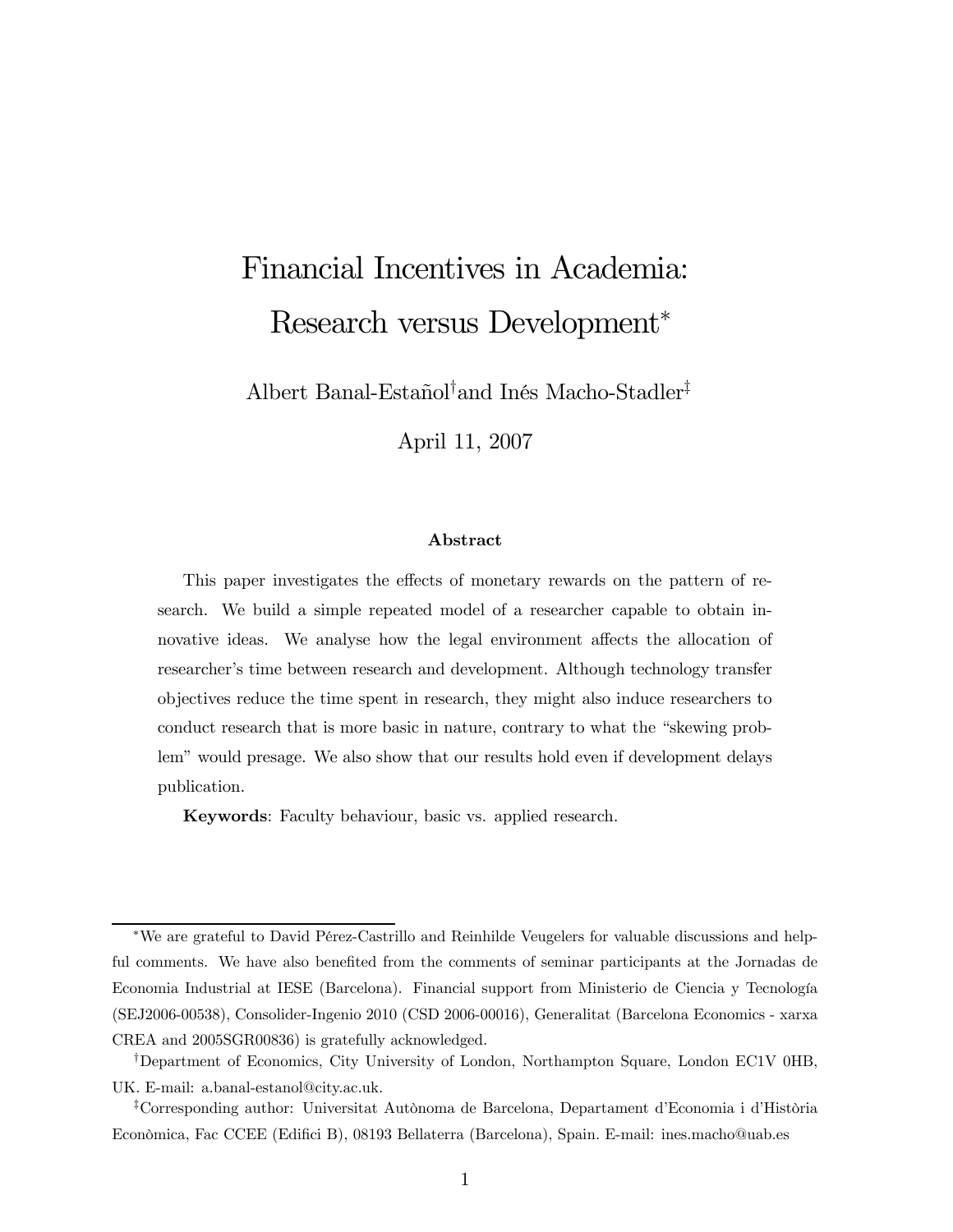### 1 Introduction

The industrial base of many advanced economies relies heavily on public science, i.e. knowledge that originates from universities and other public research institutions (Narin et al., 1997 and McMillan et al., 2000). The prominent role of universities implies that any change in the research environment is (and should be) widely debated. The Bayh-Dole Act, which gave American universities the right to own and license inventions emanating from federally funded research, has certainly been no exception. Since the enactment of this law more than twenty years ago, patenting by universities, together with licensing agreements and revenues, has increased dramatically. The 86 universities responding to the Association of University Technology Managers survey in 1991 and 1998, for example, reported an increase in patent applications of 176 percent and licenses executed of 131 percent (Jensen et al.,  $2003$ ).<sup>1</sup>

Many people have seen this surge in patenting and licensing as a great benefit to society. Others, however, worry about the long-term side-effects of the Bayh-Dole act. Voices have been raised in a variety of societal forums opposing changes that might endanger the "intellectual commons" and the practices of open science (see e.g., Nelkin, 1984). Because only private information can be patented, researchers might not be able to publish preliminary results until a patent application has been filed. Some other groups have expressed concerns about the possibility that monetary rewards might also be affecting the choice of research projects, "skewing" research from basic towards more applied (Florida and Cohen, 1999).<sup>2</sup> After the costs are recovered, the royalty income is divided between the university's transfer office, the faculty members listed as inventors and their departments. In many of these agreements the faculty can receive as much as 50% of the total royalty revenue.3

<sup>&</sup>lt;sup>1</sup>In recent years, in a large number of EU countries an increase in patenting has also been closely following the transfer of ownership of patents to universities (Geuna and Nesta, 2006).

<sup>2</sup>Survey results by Blumenthal et al. (1986) indicate that faculty members whose research is supported by the industry are four times more likely than faculty without such support to report that their choices of research topics have been affected by the chance that the results would have commercial application.

<sup>3</sup>Lach and Schankerman (2003) provide strong empirical support for the importance of inventor's royalty shares for university performance in terms of inventions and licence income.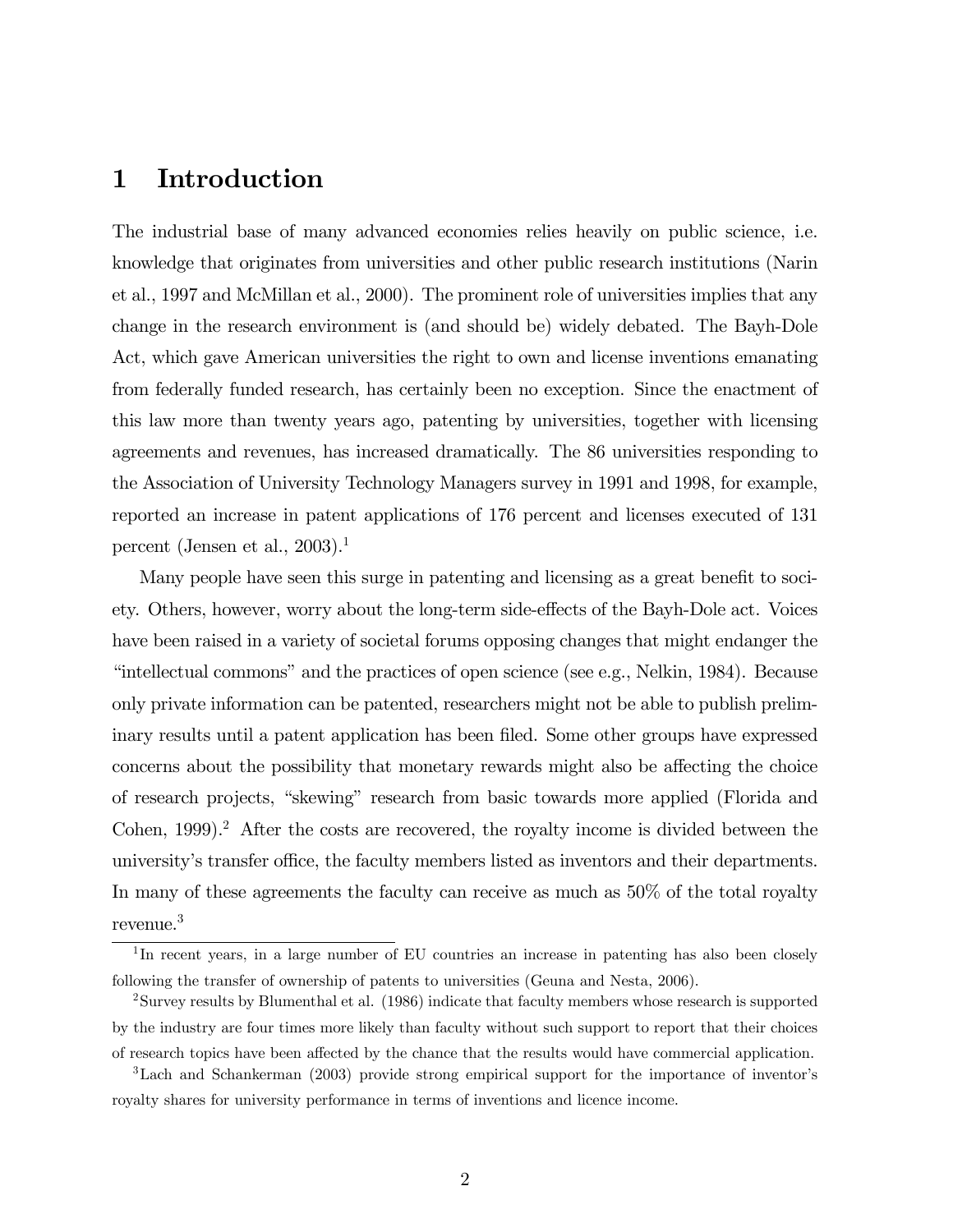Still, many directors of technology transfer offices believe that substantially less than half of the inventions with commercial potential are disclosed to their offices (Jensen et al., 2003). Some of them may not be disclosed because the inventor is not able to realise the potential commercial value but in many other cases the inventor does not want to take time away from research. Faculty involvement in further development is necessary for commercial success, since most of the innovations licensed are at an early stage of development (Jensen and Thursby, 2001). And, researchers are not only driven by monetary rewards, as other non-academic entrepreneurs, but also by peer recognition and the "puzzle" joy (Stephan and Levin, 1992). Academic freedom to define research topics and methods has high importance for faculty members even if they lack applicability in the short run. Researchers' preferences are reinforced by the academic tenure process and the reward and merit systems that put the emphasis in scientific publications.

This paper proposes a framework to analyse the effects of monetary rewards on the pattern of research. We build a simple repeated model of a researcher capable to obtain innovative ideas. Indeed, in each period, she may decide to undertake research, which has an uncertain outcome. Alternatively, she may decide to develop existing research into a potentially commercially valuable innovation. If she does so, however, the researcher forgoes the opportunity of continue undertaking innovative research and therefore of receiving a new idea in that period. We analyse, in the first place, how the legal environment affects the allocation of researcher's (fixed amount of) time, which depends on her individual characteristics and on the academic and market incentives. Not surprisingly, higher monetary rewards induces the researcher to develop more and therefore to spend less time on research.

We argue, however, that technology transfer objectives also affect the choice of research projects within researchers' discipline. At least according to one measure, researchers should have incentives to conduct more basic research, contrary to what the "skewing problem" would suggest. Indeed, we show that the introduction of monetary rewards induces researchers to increase the level of risk of their research programs. Although risk is associated with all forms of research, high uncertainty is an inherent characteristic of basic research. As Nelson (1959) states in his seminal paper, "the line between basic scientific research and applied scientific research is hard to draw. There is a continuous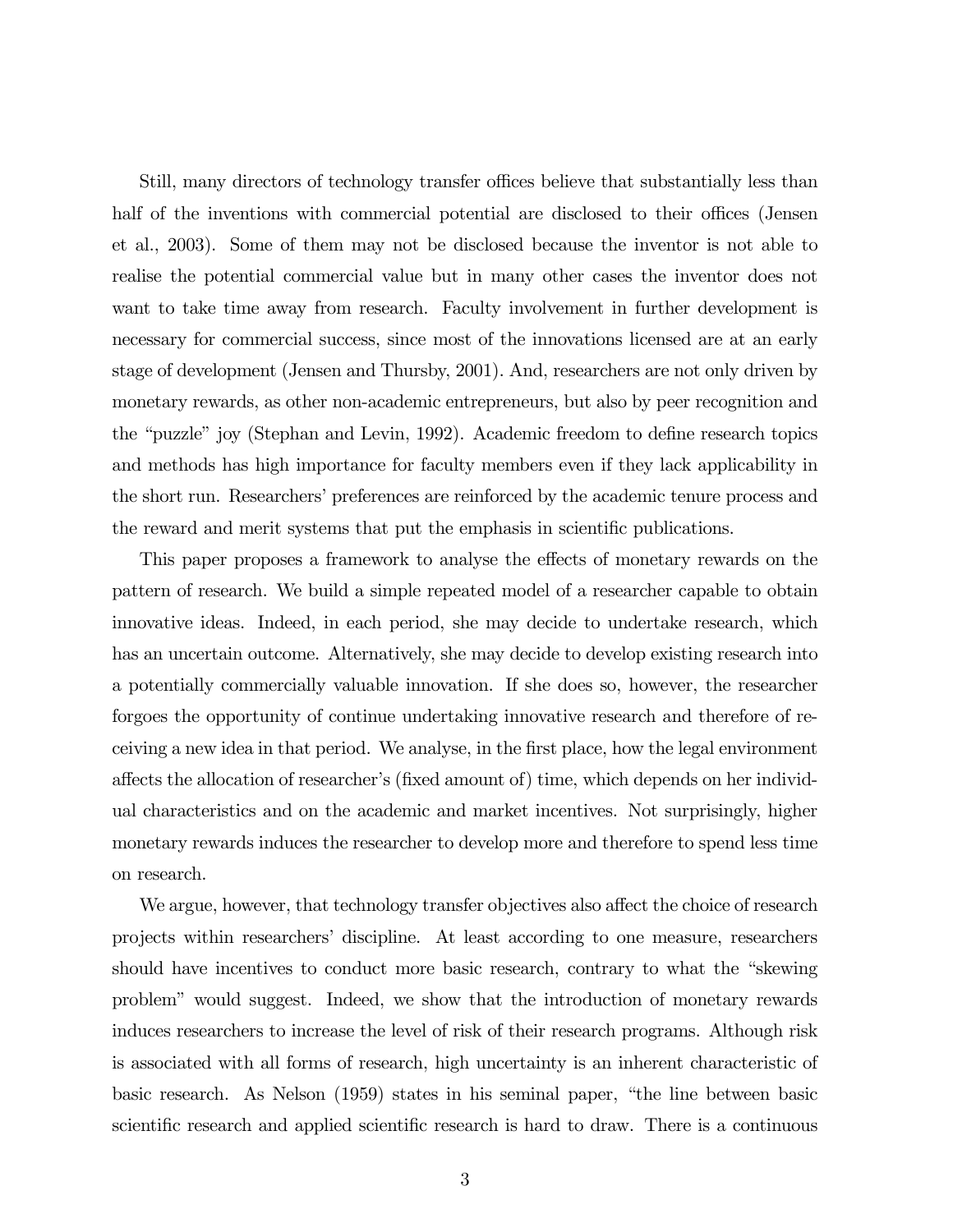spectrum of scientific activity. Moving from the applied-science end of the spectrum to the basic-science end, the degree of uncertainty about the results of specific research projects increases". Therefore our model shows that although financial incentives induce faculty to spend less time doing research, they might also prompt researchers to select scientific projects that are more basic in nature.

Although the choice of research projects cannot be measured directly, existing indirect evidence suggests that the much-feared switch from basic to applied research is not occurring. Thursby and Thursby (2002) conclude that changes in the direction of faculty research seem to be relatively less important than other factors in explaining the increased licensing activity. Using faculty-level data from six major universities, Thursby and Thursby (2007) find no systematic change in the proportion of publications in basic versus applied journals between 1983 and 1999.4 They also report that the total number of publications per faculty member more than doubled over the time period, indicating that the number of publications in basic journals has actually increased. A decrease in the quality of university patents could also be taken as an indication of a trend towards more applied research. Although Henderson et al. (1998) do find a decreasing trend in the quality of university patents (measured by the number of forward citations), Mowery et al. (2001), Mowery at al. (2002) and Mowery and Ziedonis (2002) argue that this is due to an increased number of new and inexperienced technology transfer offices rather than to a systemic change in the nature of academic research.

Our framework generates comparative statics results that are consistent with a variety of stylised facts related to individual characteristics such as age and tenure and other characteristics such as discipline. The model also allows us to examine further implications and suggest additional tests. We extend for example our basic model to analyse the effects of increased secrecy, the inability to publish results until the end of the development period. We compare how the allocation of time and the selection of research projects change with respect to the case in which development does not delay academic publication. We show that although the researcher develops less often than without secrecy, she might still select projects that are riskier. Therefore, the introduction of monetary incentives

<sup>4</sup>Hicks and Hamilton (1999) also found that the percentage of basic research that was performed at American universities remained unchanged between 1981 and 1995.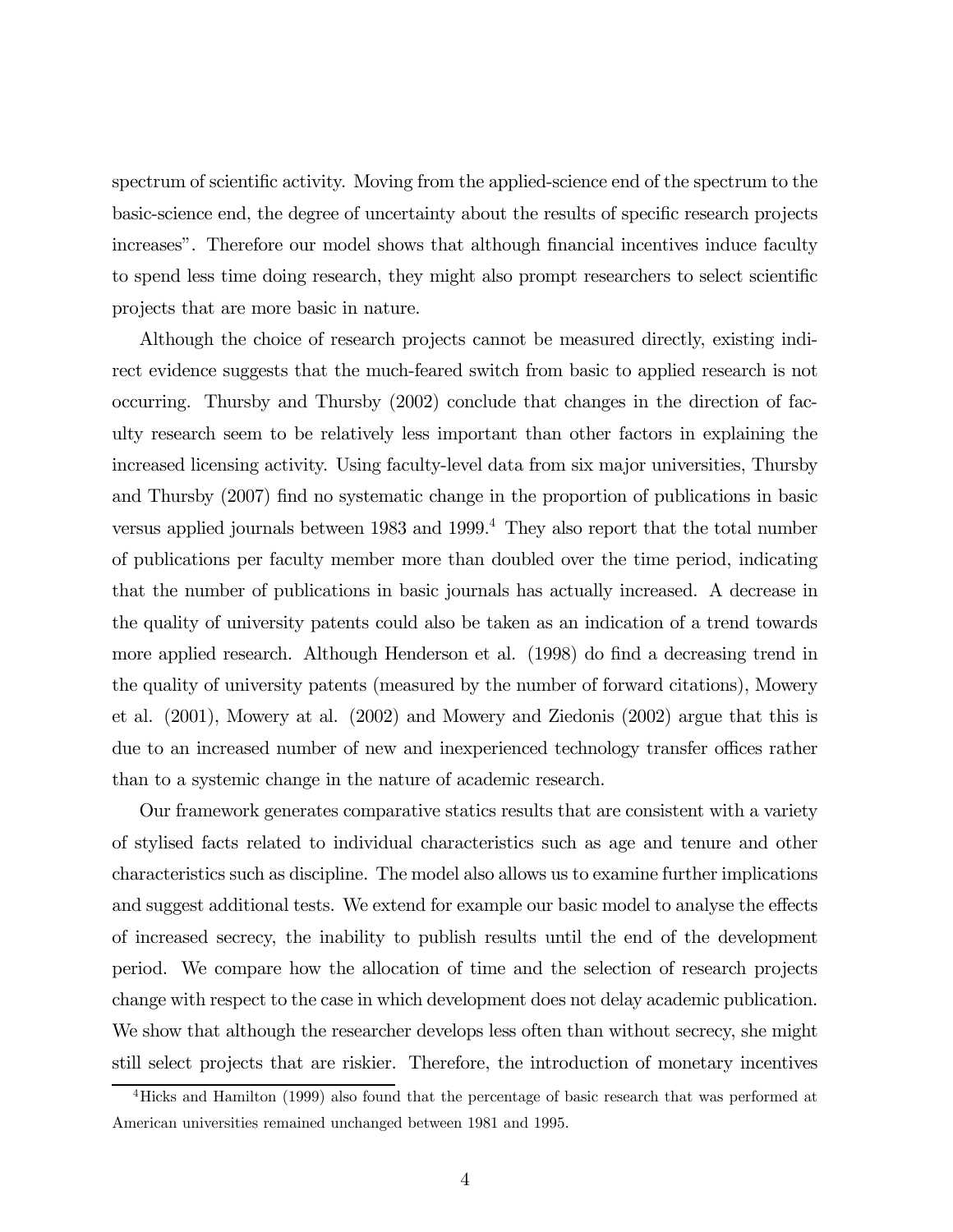might induce research that is more basic in nature, even if development delays publication, albeit the effect should be weaker than without delay.

To the best of our knowledge, this is the first paper that models the impact of the introduction of financial incentives on the choice of research projects. It is important to note that we are concentrating on early-stage academic research. Aghion et al. (2005), instead, study the respective advantages and disadvantages of academia and the private sector at different stages and show that university researchers are more effective at an early stage.<sup>5</sup> Closer to our work, Lacetera (2006b) compares the incentives of academic and industrial researchers to perform additional research into a given project prior to commercialisation. In contrast, this paper concentrates on the choice between undertaking new research and spending time in development and commercialisation of existing research.6 Thursby et al. (2005) analyse the impact of licensing on the time spent on basic and applied research in a life cycle context. They show that basic research does not need to suffer from licensing if basic and applied research effort are complementary. In our model, we show that even if applied work does not improve future research outcomes, researchers might choose projects that are more basic in nature.

The remainder of the paper is organised as follows. Section 2 introduces the basic model. Section 3 analyse the allocation of time and Section 4 the choice of research projects. Section 5 extends the basic model to accommodate the effects of increased secrecy. Finally, Section 6 concludes.

### 2 Model

Consider the following repeated model of a risk-neutral researcher. In each period, she spends her time either working in a new research project or developing existing research. If she pursues new research she obtains, at the end of the period, an "idea" of random

<sup>&</sup>lt;sup>5</sup>Using a closely related model Lacetera (2006a) studies firms' determinants to outsource research projects to academic organisations, focusing instead on duration and breadth.

<sup>&</sup>lt;sup>6</sup>Several papers have analysed the relations between the university and the industry. Macho-Stadler et al. (1996) and Jensen and Thursby (2001) for example analyse the optimal contract between the university and the company. Our development period is a reduced form of this relationship. It bundles together development time, finding a buyer and so on.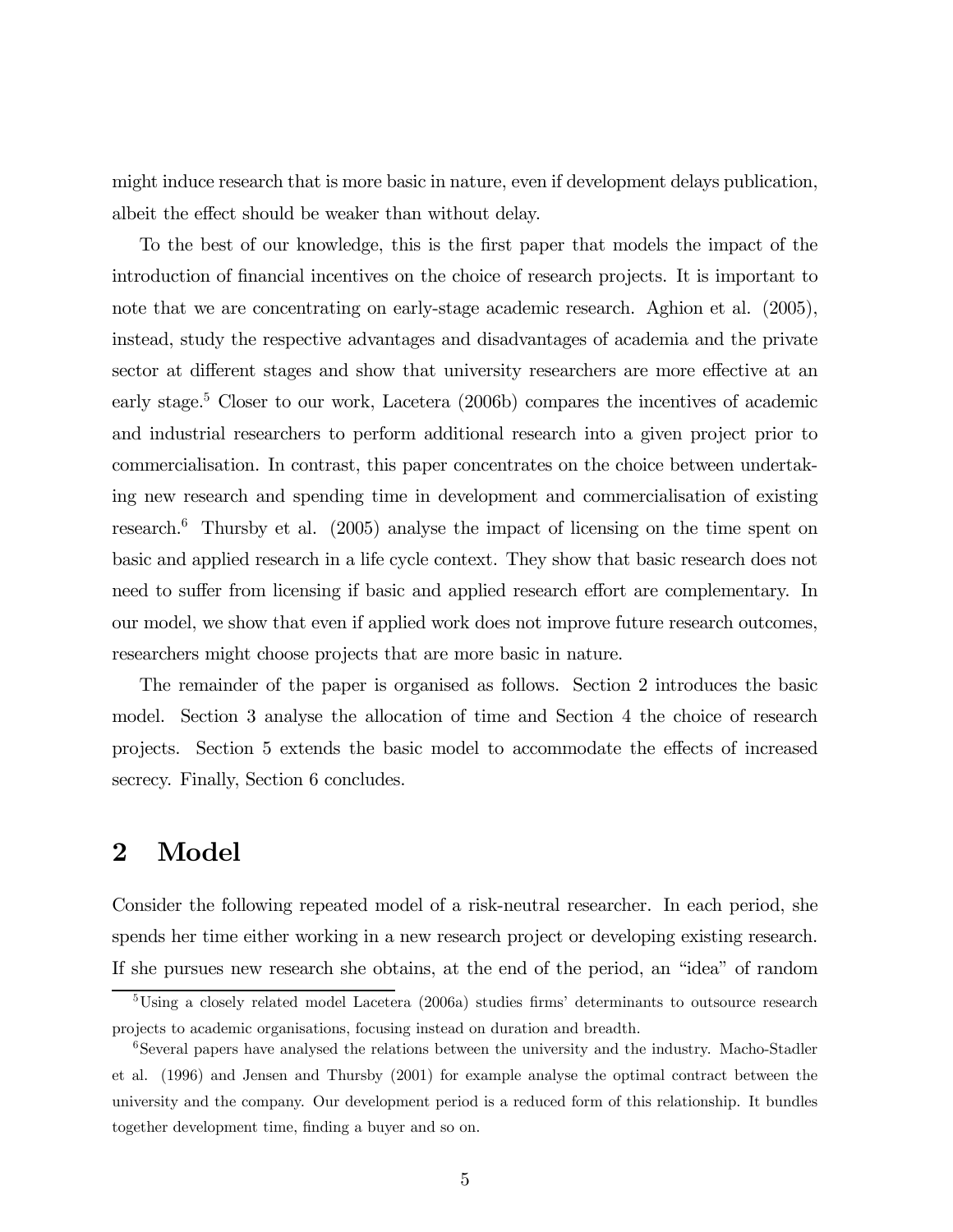quality q, drawn from an independent and identical distribution  $F(q)$  with density  $f(q)$ and support  $[0, Q]$ <sup>7</sup> Indeed, our formulation emphasises the fact that the outcome of any research project is inherently uncertain. The research output has theoretical content and potential market value. The theoretical content is publishable in a scientific journal and it does not jeopardise further patent rights.<sup>8</sup> The researcher derives a utility of  $\alpha q$ , where  $\alpha$  denotes the marginal benefit of the quality of the publication to the researcher. This parameter may reflect the tenure or recognition concerns or the possibility to obtain financing from public grants.

In the following period, the researcher may undertake new research and obtain, at the end of the period, a new idea. Alternatively, she can develop the idea of the previous period, transforming it into an innovation, but forgoing the opportunity of receiving a new idea in that period. At the end of the period of development, the commercial value of an output of quality q is given by  $\mu q$ .<sup>9,10</sup> The parameter  $\mu$  may be linked to the discipline; engineering, for example, may have a higher  $\mu$  than physical sciences. It may also reflect the difficulty of finding a company interested in licensing inventions at this early stage of development. Faculty involvement is necessary for commercial success and therefore we assume that without this period of development, the idea does not have any commercial value.

When selling the innovation the researcher receives a share  $s \in (0,1)$  of the benefits that accrue to the company. These benefits depend on the market value of the innovation as well as on the costs of turning the innovation into a final commercial product. We

<sup>&</sup>lt;sup>7</sup>Effort and capacity issues are given and subsumed in the support and in the distribution. In the basic model, given the researcher's specialisation and capabilities, the distribution of results is exogenous.

<sup>&</sup>lt;sup>8</sup>We discuss in Section 5 what happens if there is a conflict between publication and confidentiality required for patenting.

 $9$ For notational simplicity, we assume that the applicability factor is certain. It would be equivalent to assume the commercial value is  $\tilde{\mu}q$ , with  $\tilde{\mu}$  being an independently and identically distributed random factor with  $E(\tilde{\mu}) = \mu$ . As long as the applicability factor is not observed until the end of the period, its realisation is not relevant for the development decision.

 $10\,\text{We assume that when sold the quality of the innovation is verifiable. The literature on markets for }$ technology suggests the use of a menu of fixed fees and royalties or equity to signal the quality of the invention or to separate bad applications of the technology from good ones (Gallini and Wright, 1990, Macho-Stadler and Pérez-Castrillo, 1991, and Beggs, 1992).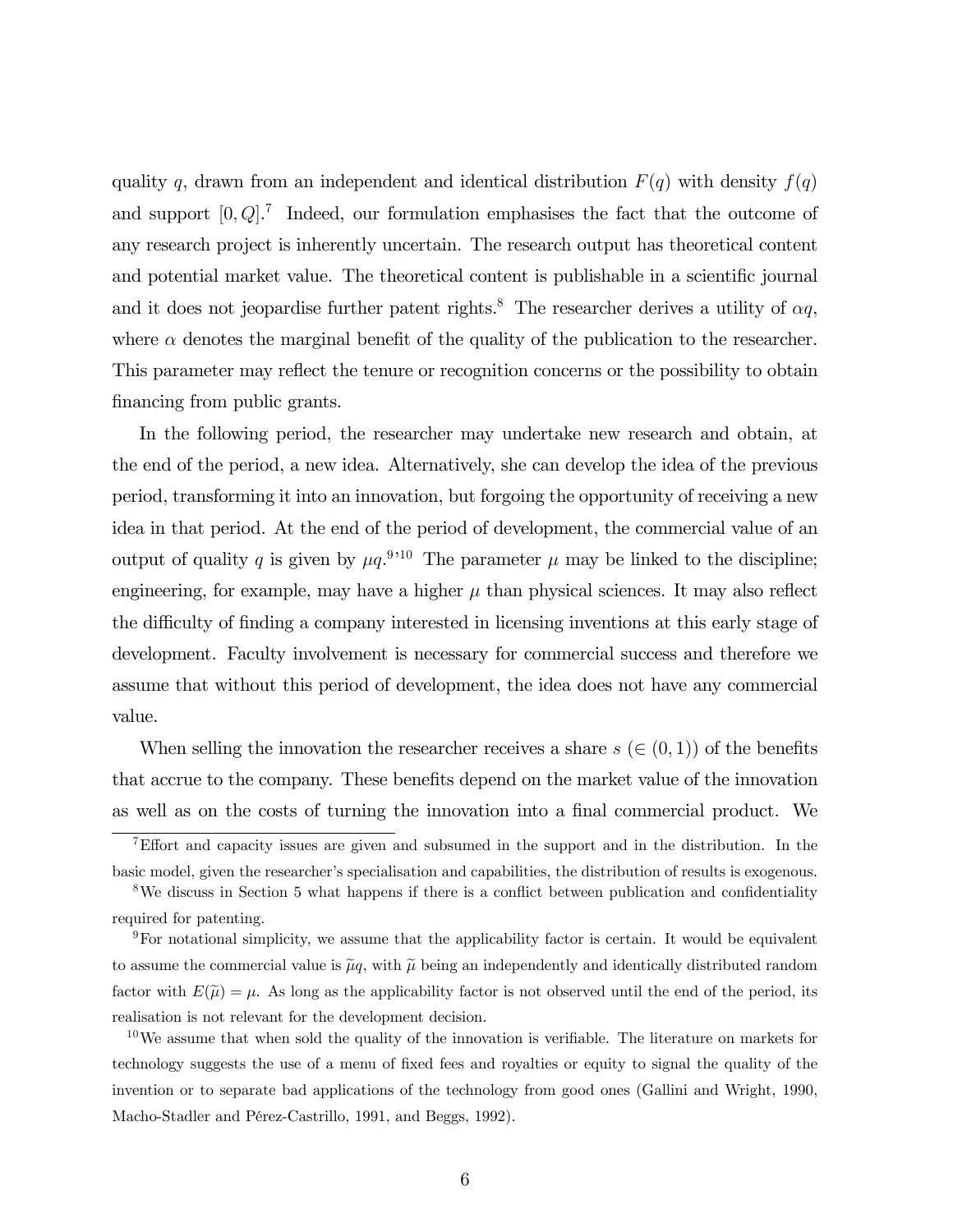denote by A the cost of making the innovation a commercial product, that is assumed to be paid by the firm. To make the problem interesting we need to assume that  $\mu Q > A$ since, otherwise, it would never be interesting to develop any idea.

This model is infinitely repeated and time is discounted by  $\delta \in (0,1)$ .<sup>11</sup> An advantage of this formulation is that our results are not distorted by the existence of a final date. The model, however, is not dynamic in the sense that there are no differences between periods, i.e. there is neither learning from past research nor accumulation of capabilities over time. While these dimensions are important, this paper aims, as a first step, at studying the simplest situation where the university-researchers are confronted with the research versus development decision.

#### 3 Time Allocation

After obtaining an idea  $q$  in the previous period the researcher decides, at the beginning of the new period, whether to develop this idea further into a potentially commercially valuable project or to work in a new research project. This decision depends on the expected market value of the idea and on the opportunity cost of the time to develop it. To characterise the optimal allocation of time in function of the exogenous parameters we proceed in two steps. We first state the optimal decision in function of any exogenous "research continuation value" V, defined as discounted present expected value of the utility stream of a researcher at the beginning of a period in which she does research.

**Lemma 1** For any research continuation value V, there is a unique  $q^{\circ}(V)$  such that the researcher will not develop if and only if  $q \leq q°(V)$ .

**Proof.** The researcher will be able to sell the innovation if the value for the firm is larger than the costs. This defines two intervals,  $[0, \frac{A}{\mu})$  and  $[\frac{A}{\mu}, Q]$ , depending on the value of q.

 $11$ We chose to model behaviour using an infinite horizon because, as argued by Osborne and Rubinstein (1994) in pp. 135, "a model with an infinite horizon is appropriate if after each period the players believe that the game will continue for an additional period, while a model with a finite horizon is appropriate if the players clearly perceive a well-defined period. The fact that players have finite lives, for example, does not imply that one should always model their interaction as a finitely repeated game." We are therefore modelling behaviour in most of the researcher's career, except when she approaches retirement.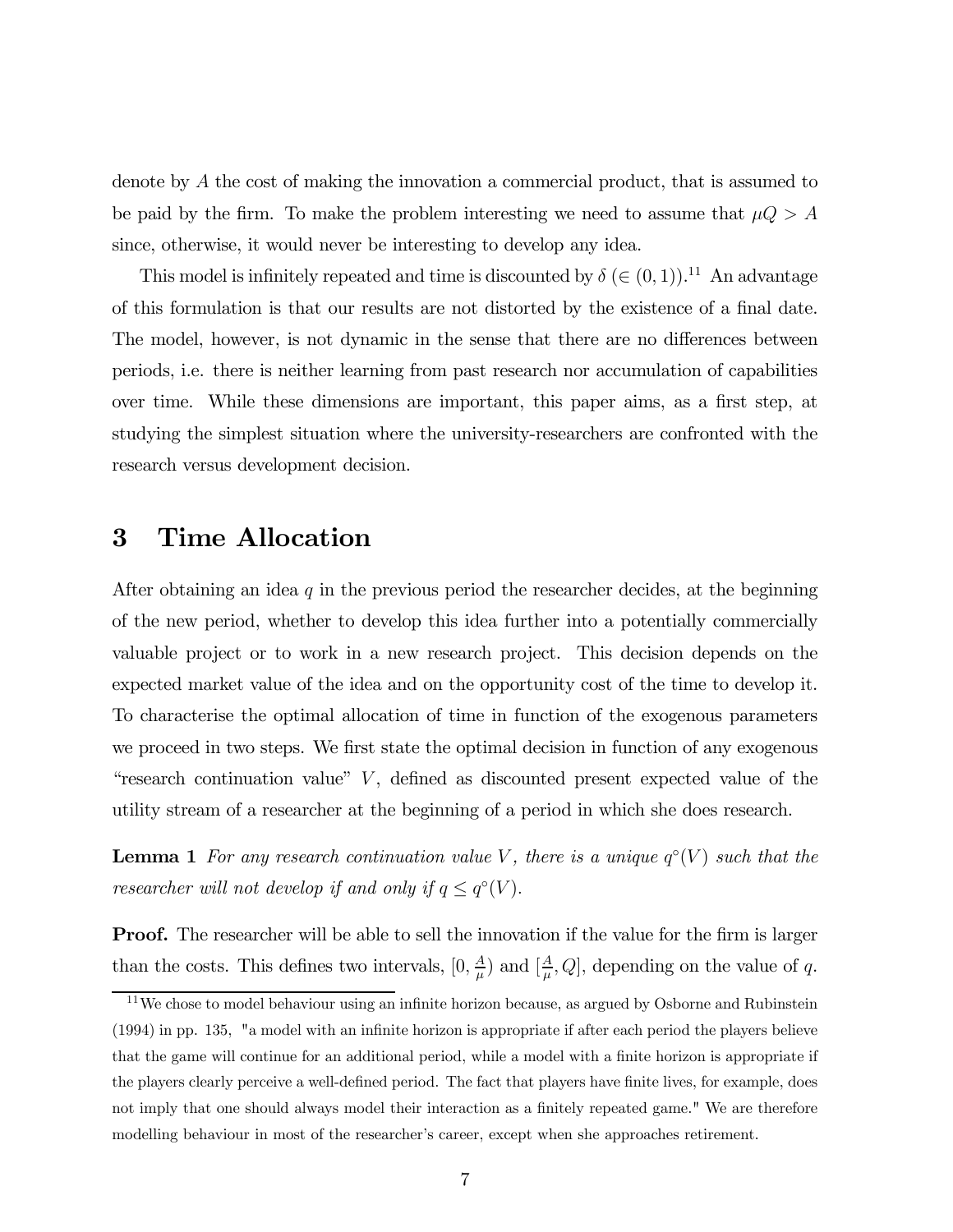If  $q < \frac{A}{\mu}$  then the researcher will not develop for any V since she will never be able to sell anyway,  $\alpha q + \delta V \ge \alpha q + \delta^2 V$ . If  $\frac{A}{\mu} \le q \le Q$  then she will be able to sell the innovation if she develops and therefore she will develop whenever  $\alpha q + \delta s [\mu q - A] + \delta^2 V \leq \alpha q + \delta V$ , or equivalently, when  $(1 - \delta)V \ge s \left[ \mu q - A \right]$ .

Denoting  $m(q) \equiv s \left[ \mu q - A \right]$ , the previous discussion implies that, for all V,  $q^{\circ}(V)$  is given by  $m(q°(V)) = (1 - \delta)V$  when  $m(Q) > (1 - \delta)V$  and  $q°(V) = Q$  when  $m(Q) \le$  $(1 - \delta)V$ . Given that  $m(Q) > 0$  (by assumption  $\mu Q - A > 0$ ), in order to show that there exists a unique  $q<sup>°</sup>(V)$ , we need to show that  $m(q)$  is an increasing function and  $m(0) < 0$ . Indeed,  $m'(q) = s\mu > 0$  and  $m(0) = -sA < 0$ .

For any exogenous continuation value, the researcher switches to a new research project unless she obtains a research output that, after being developed, it has enough commercial prospects. We are now ready to characterise the cutoff  $q<sup>°</sup>$  and present value V in function of the exogenous parameters of the model. Denote as  $\overline{q}$  the expected value of q.

**Proposition 2** The optimal decision of the researcher is not to develop research output whose quality  $q < q^\circ$ , where  $q^\circ$  is defined as follows:

(a) 
$$
q^{\circ} = Q
$$
 when  $\alpha \overline{q} \ge s (\mu Q - A)$ .

(b) 
$$
s(\mu q^{\circ} - A) = \alpha \overline{q} + \delta s \mu \int_{q^{\circ}}^{Q} (x - q^{\circ}) dF(x) \text{ when } \alpha \overline{q} < s(\mu Q - A).
$$

The discounted present expected value  $V$  for the researcher is,

$$
V = \frac{1}{1-\delta} \left[ \alpha \overline{q} + \delta s \mu \int_{q^{\circ}}^{Q} (x - q^{\circ}) dF(x) \right].
$$

**Proof.** Suppose firstly that the cut-off chosen by the researcher is  $q<sup>°</sup> = Q$ . The researcher never develops and never sells. Hence  $V = \int_0^Q \alpha x dF(x) + \delta V$ , which simplifying gives  $V = \frac{1}{1-\delta} \alpha \overline{q}$ . The decision  $q^{\circ} = Q$  is optimal if and only if  $(1 - \delta)V \geq s[\mu Q - A]$ , which substituting gives  $\alpha \overline{q} \geq s (\mu Q - A)$ , which corresponds to the region in part (a).

Suppose secondly that the cut-off chosen by the researcher is  $q<sup>°</sup> < Q$ . We have that

$$
V = \int_0^Q \alpha x dF(x) + \delta F(q^{\circ}) V + \delta s \int_{q^{\circ}}^Q (\mu x - A) dF(x) + [1 - F(q^{\circ})] \delta^2 V,
$$

which simplifying gives

$$
(1 - \delta) (1 + \delta [1 - F(qo)]) V = \alpha \overline{q} + \delta s \int_{qo}^{Q} (\mu x - A) dF(x).
$$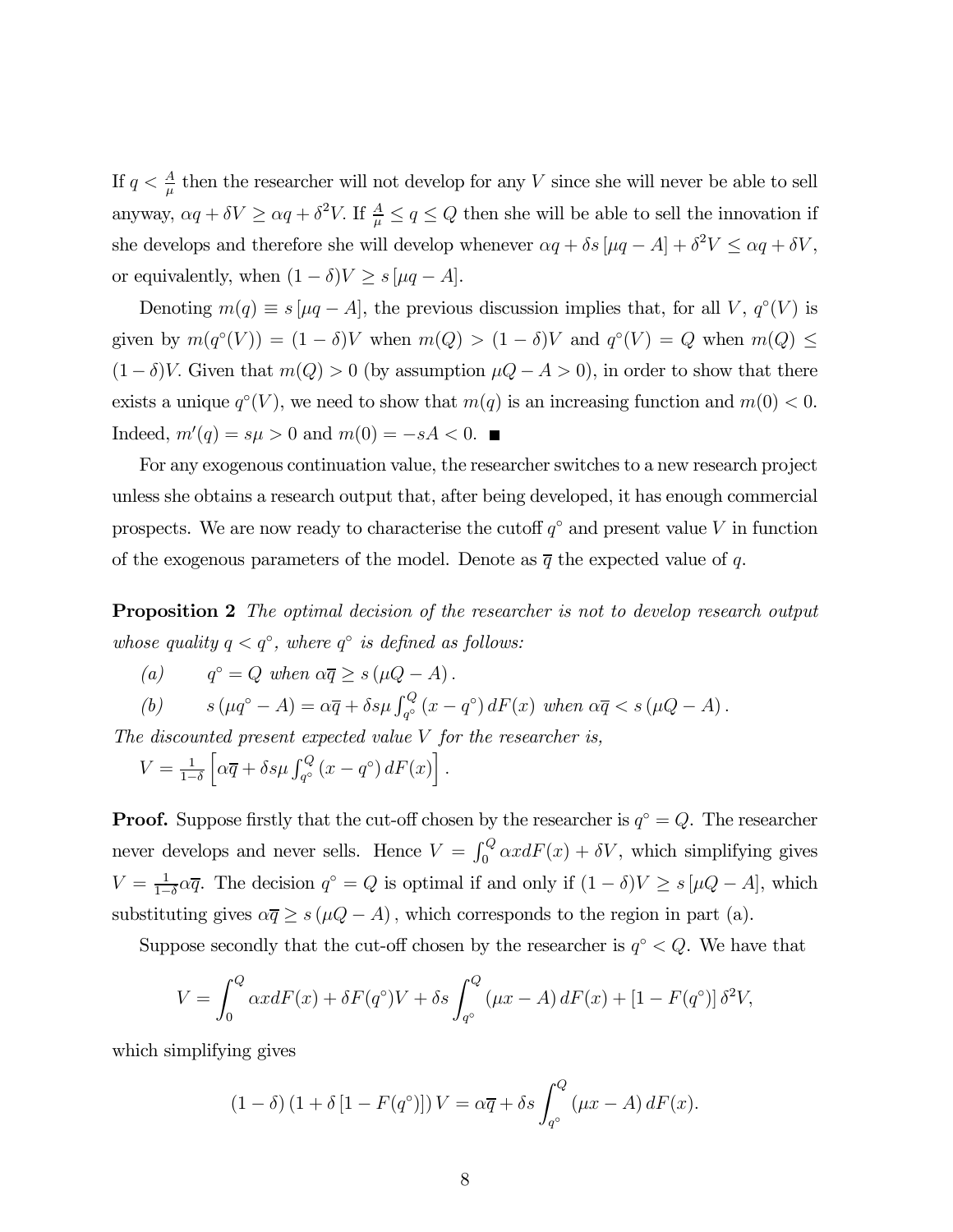On the other hand, the optimal  $q<sup></sup>°($ *V* $) should be defined here as  $(1 - \delta)V = s[\mu q^{\circ} - A]$ .$ Hence,

$$
(1+\delta [1 - F(qo)]) s [\mu qo - A] = \alpha \overline{q} + \delta s \int_{qo}^{Q} (\mu x - A) dF(x).
$$

Simplifying we have that  $q^\circ$  is implicitly defined by

$$
j(q^{\circ}) \equiv s(\mu q^{\circ} - A) - \delta s \mu \int_{q^{\circ}}^{Q} (x - q^{\circ}) dF(x) = \alpha \overline{q}.
$$

Since  $j'(q) = s\mu + \delta s\mu(1 - F(q)) > 0$ , the cut-off  $q^{\circ}$  is unique. Finally, we need to check that  $q^{\circ} \leq Q$ . Since  $j(q^{\circ}) = \alpha \overline{q}$  and  $j'(q) > 0$ , we need that  $j(Q) \geq \alpha \overline{q}$  or  $s(\mu Q - A) \geq \alpha \overline{q}$ , which corresponds to the region in part (b).  $\blacksquare$ 

The intuition behind Proposition 2 is simple. First, if the (academic) value of the average publication is, in monetary terms, higher than the payment from the best innovation, the researcher will never develop an idea (part a). If this is not the case, then the researcher will develop her best ideas while dropping the worse ones (part b). The quality in which the researcher is indifferent is such that the monetary reward after development is equal to the expected opportunity cost of a period's time; namely, the academic reward of the average publication plus the expected monetary reward from an innovation derived from a research output of higher quality.

From the previous equations, it is easy to show which changes of the exogenous parameters induce the researcher to develop more often; that is, when the region of part (a) of Proposition 2 (in which the researcher never develops) shrinks and/or the threshold within the region in part (b) (in which she might develop) is lower.

#### **Corollary 3** The researcher develops more often, when

- (a) the applicability factor,  $\mu$ , increases;
- (b) the costs of turning an innovation into a commercial product, A, decreases;
- (c) the share of the benefits received by the researcher, s, increases;
- (d) the marginal utility of the quality of the publication,  $\alpha$ , decreases;
- (e) the discount factor,  $\delta$ , decreases.

As one would anticipate, a higher marginal commercial value of the innovation,  $\mu$ , and a lower cost of turning the innovation into a commercial product, A, induce more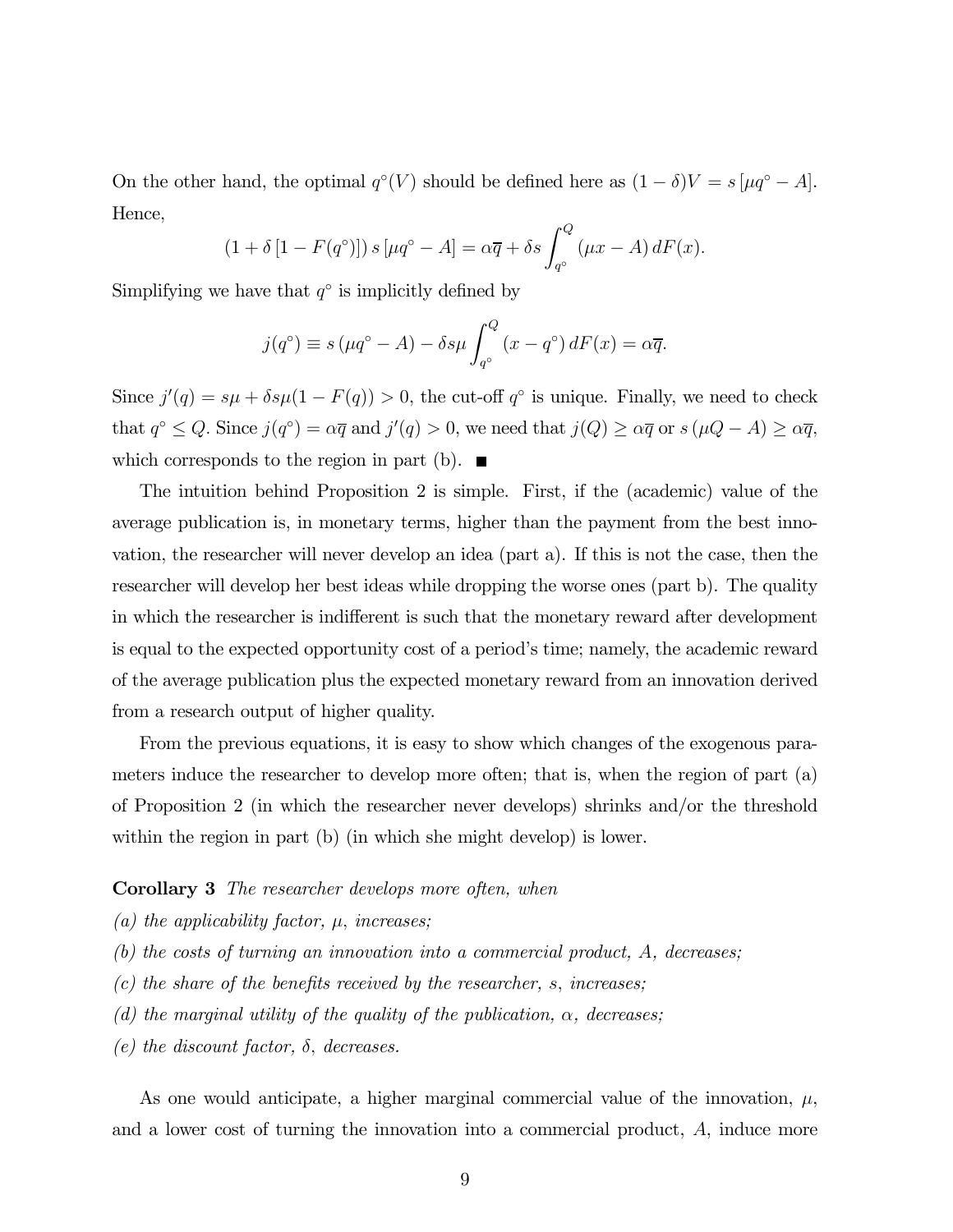development. Indeed, the empirical results by Thursby and Thursby (2007) confirm that the probability that a researcher discloses in a given year is higher in more applied fields such as engineering and in fields in which the results are in strong demand by the industry such as biological sciences. Assuming that the marginal utility of academic publication  $\alpha$ decreases with tenure and age, part (c) is consistent with the fact that disclosure increases with tenure and age, at least until the middle ages (Thursby and Thursby, 2007).

More interestingly, if the future is little valued  $(\delta \text{ low})$ , then researchers do not lose much from developing in this period and foregoing the possibility of obtaining a better research outcome. As a result, they develop more often. An alternative interpretation of the discount rate  $\delta$  is the rate at which ideas are obtained. The corollary implies that a more prolific researcher (with a high  $\delta$ ) should be more reluctant to develop a given idea. Although she might end up developing more or less in total, the commercial value of her average innovation should definitely be higher.

Also intuitively, stronger monetary incentives (a higher s) and a lower emphasis in publications (a lower  $\alpha$ ) induce more development. The combination  $(\alpha, s)$  would be determined by the university and would depend on the university objectives, a matter that is beyond the aim of this paper. Nevertheless, it is important to stress that for the incentive to commercialise inventions to be effective, it is necessary that the parameters satisfy  $\alpha \overline{q} \ge s [\mu Q - A]$  or  $\frac{\overline{q}}{[\mu Q - A]} < \frac{s}{\alpha}$ . Still there might be a minimum  $\alpha$  established by competition for researchers and/or a maximum s coming from the relationship with the market. Hence, whenever  $\frac{\overline{q}}{[\mu Q-A]}$  is very high, either because the quality of the area of research is very high or because the discipline has not marketable applications, it may not be possible to provide incentives to commercialise.

So far we have assumed that all researchers were obtaining ideas from the same pool. However, better researchers might have access to better pools. In order to understand whether better researchers develop more or less often we briefly suppose that different researchers have access to pools that differ in the support of the distribution,  $[\Delta, Q + \Delta]$ for some  $\Delta \geq 0$ . Better researchers should have a higher  $\Delta$ . For simplicity, for any  $\Delta$ , the distribution of quality is assumed to be uniform.

**Corollary 4** Assume that the research output is uniformly distributed over  $[\Delta, Q + \Delta]$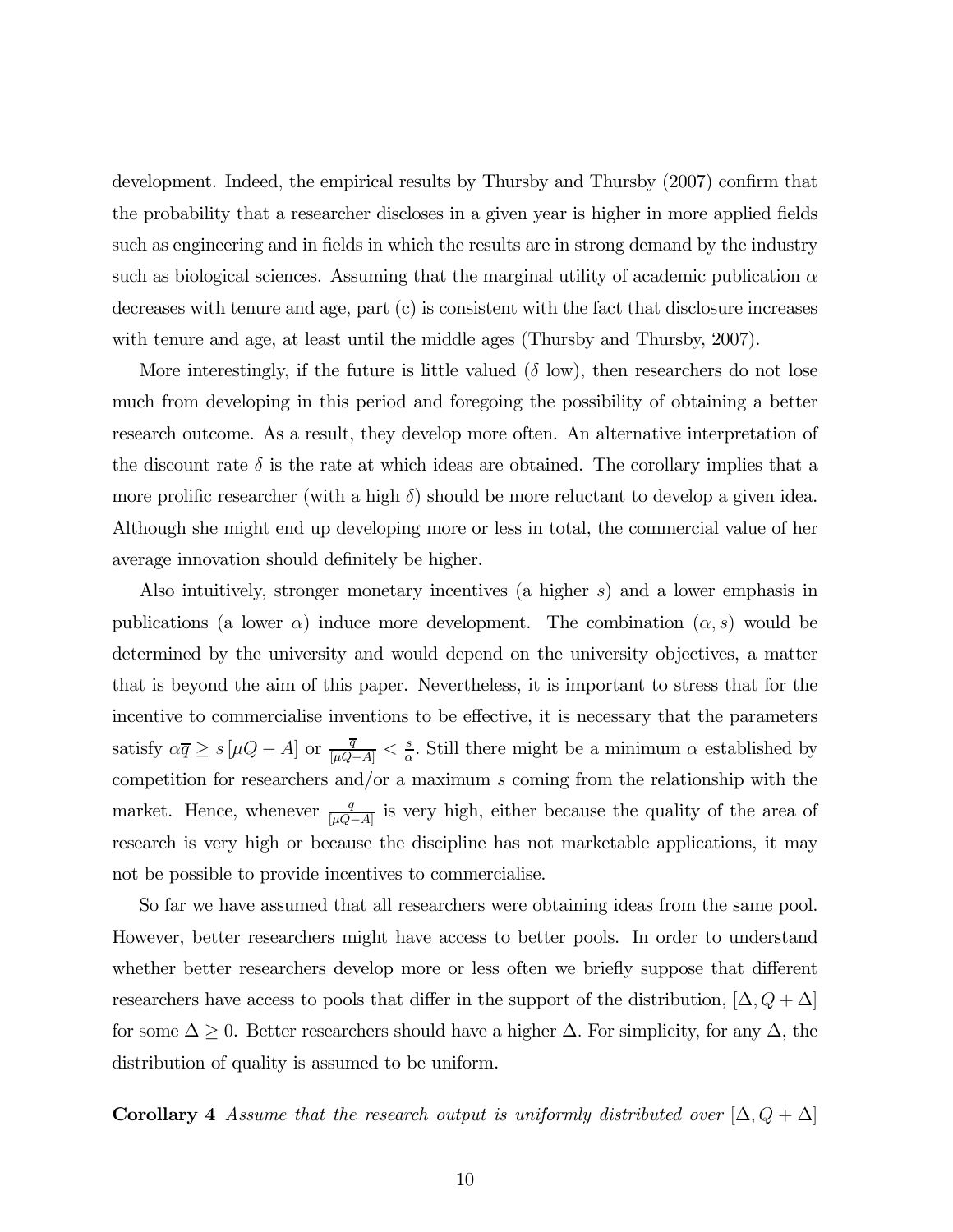for  $\Delta \geq 0$ . Better researchers (higher  $\Delta$ ) develop more often if and only if  $\frac{\alpha}{2} < s\mu$ .

**Proof.** The optimal cutoff in part (b) in Proposition 2 for a uniform distribution function between  $[\Delta, Q + \Delta]$  is given by  $G(q^{\circ}, Q, \Delta) = 0$  where

$$
G(q, Q, \Delta) \equiv s (\mu q - A) - \alpha \frac{Q + \Delta}{2} - \frac{s \delta \mu}{2Q} (Q + \Delta - q)^2.
$$

The researcher develops more often when getting better results as long as  $\frac{\partial}{\partial \Delta}(Q +$  $(\Delta - q^{\circ}) > 0$  or as long as  $\frac{\partial}{\partial \Delta} q^{\circ} < 1$ . Applying the implicit function theorem, we have that  $\frac{\partial G}{\partial \Delta} = -\frac{s\delta \mu}{2Q} 2(Q + \Delta - q) - \alpha \frac{1}{2}$  and  $\frac{\partial G}{\partial q} = s\mu + \frac{s\delta \mu}{2Q}(Q + \Delta - q)$  and therefore  $\frac{\partial q^{\circ}}{\partial \Delta} =$  $-\frac{\partial G}{\partial \Delta}/\frac{\partial G}{\partial q} < 1$  as long as  $\frac{s\delta \mu}{2Q}(Q + \Delta - q) + \alpha \frac{1}{2} < s\mu + \frac{s\delta \mu}{2Q}(Q + \Delta - q)$ , which is equivalent to  $\frac{\alpha}{2} < s\mu$ .

Gifted with research outputs of higher academic value, a researcher should on the one hand have more incentives to do more research and therefore develop less because her ideas have a higher academic value. On the other hand, she should have more incentives to develop because patents would also be more lucrative. The academic and commercial marginal values determine which effect is stronger. Indeed, in an institution with a low emphasis in publications and a high in development (case  $\alpha/2 < s\mu$  in Corollary 4), better researchers develop more.12 In contrast in an institution more prone to reward academic excellence, better researchers should be those that develop less.

The previous corollary also hints at the dynamic consequences of working in a research or business oriented university. If one assumes that more senior researchers obtain better research output, the previous proposition predicts that researchers in research-oriented institutions will devote more and more time to research as time goes by. In contrast, senior researchers in more business oriented institutions or in more applied fields should devote more time to development than junior ones. We are not aware of any empirical test along these lines, although there is evidence that scientists become on average less productive as they get older (Stephan and Levin, 1992 and Jones, 2005).

 $12$ Debackere and Veugelers (2005) show that top generators of new technology ventures and industrial contract volumes in the KU of Leuven in Belgium also tend to be among the top performers in terms of academic research.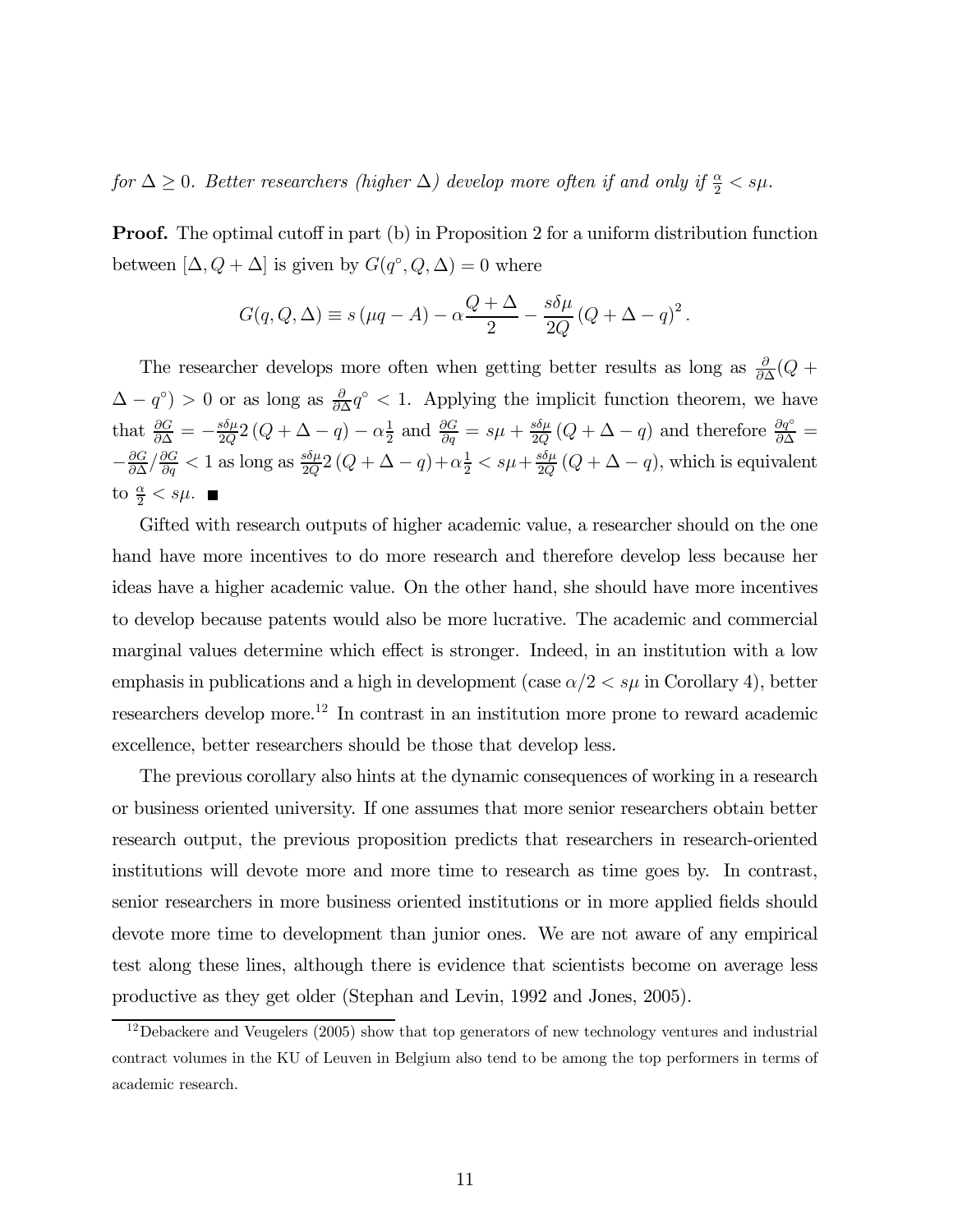### 4 Basic or Applied Research Projects

We now turn to the controversial question of how the introduction of remuneration affects the choice of research projects. A potential difference between basic and more applied research projects is that the outcomes of applied projects can be more easily commercialised or, in other words, the costs A of turning the innovation into a commercial product are lower. Also, peer recognition and the expected value of publication (measured by the parameter  $\alpha$ ) can be lower for more applied projects. The next proposition confirms that, according to this distinction, researchers will be more likely to choose applied projects in the presence of financial incentives.

Proposition 5 The introduction of remuneration for commercial inventions is conducive to a selection of projects with lower costs of development and lower academic value ("more applied"). By choosing these projects, researchers spend more time in development and less in research.

**Proof.** To prove this result, suppose that there are two projects characterised by the parameters  $(\alpha_1, A_1)$  and  $(\alpha_2, A_2)$ , with  $A_1 > A_2$  and  $\alpha_1 > \alpha_2$ , but otherwise identical. Project 1 is more basic than project 2. According to Proposition 2, we can write the discounted present expected value for each project  $i = 1, 2$  as

$$
V_i(s) = \frac{1}{1-\delta} \left[ s \left( \mu q_i^{\circ}(s) - A_i \right) \right],
$$

where  $V_i$  and  $q_i^{\circ}$  are functions of the share s. The researcher prefers the applied project (project 2) if and only if

$$
q_1^{\circ}(s) - q_2^{\circ}(s) < \frac{A_1 - A_2}{\mu}.
$$

From Proposition 2 and Corollary 3, one can show that  $\frac{\partial^2 q^o}{\partial s \partial \alpha} < 0$  and  $\frac{\partial^2 q^o}{\partial s \partial A} < 0$ . As a consequence,  $q_1^{\circ}(s') - q_2^{\circ}(s') < q_1^{\circ}(s'') - q_2^{\circ}(s'')$  whenever  $s' > s''$ . This implies that the researcher is more inclined to choose the applied project the larger is the share s. Indeed, if she chooses project 2 when the share is  $s''$ , she will keep preferring that project for the larger share  $s'$ . However, the increase in s can make the researcher switch from project 1 to project 2. The second part of the Proposition follows directly from Corollary 3.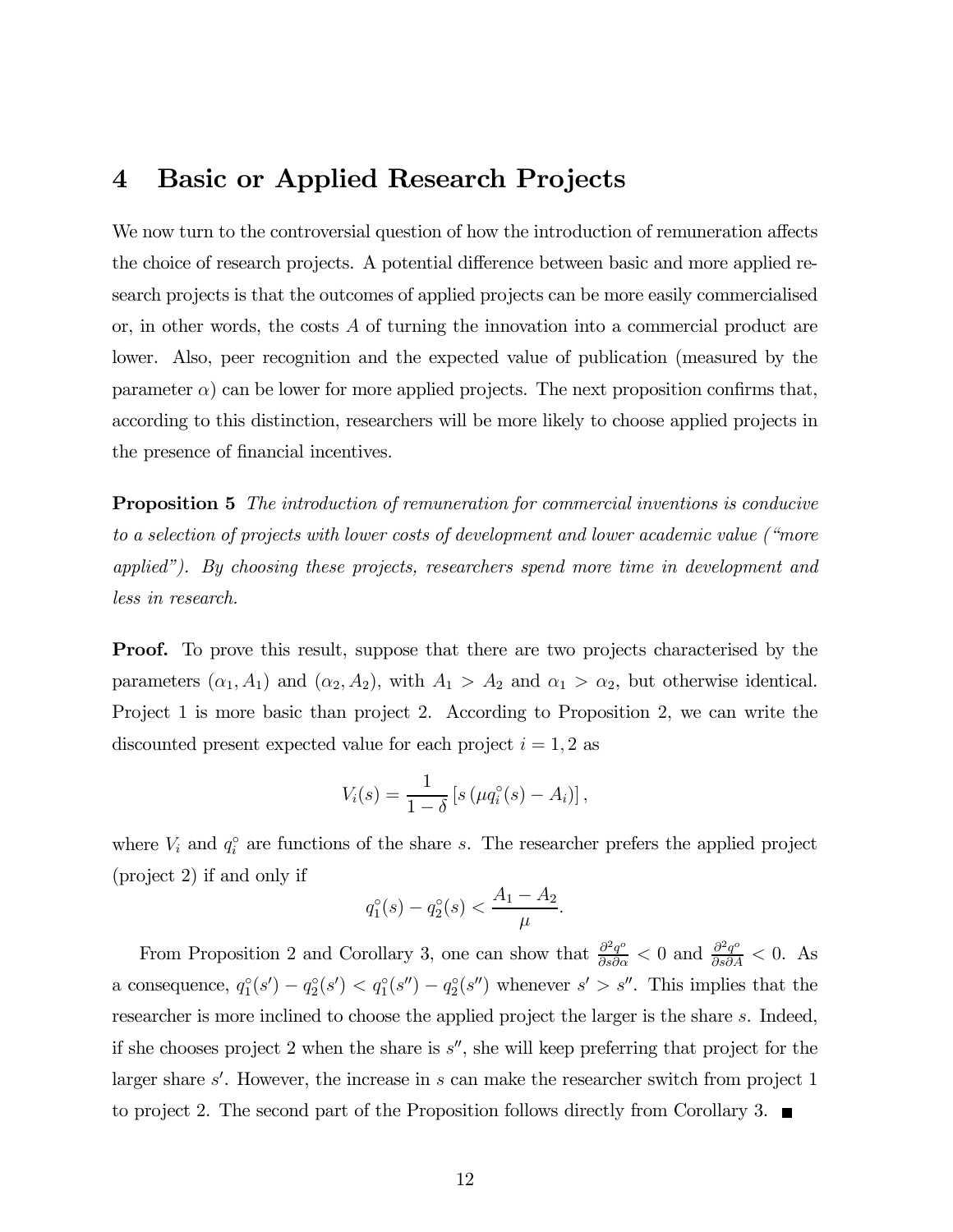However, as argued in the introduction one of the other main differences between basic and applied projects is that basic projects are riskier than applied projects (Nelson, 1959). In what follows, we will show that according to this distinction, researchers will be more willing to choose projects that are more basic in nature. Suppose that the researcher can costlessly choose the level of risk of her research projects, assuming that the mean and the support are identical.

**Proposition 6** The introduction of remuneration for commercial inventions induces researchers to select riskier projects ("more basic"). By choosing riskier projects, researchers are more reluctant to develop a given outcome, although they might develop more or less in expected terms.

**Proof.** To prove this result, consider two distributions,  $F_1(q)$  and  $F_2(q)$ , with the same support  $[0, Q]$  and with the same mean  $(\overline{q})$ , and  $F_2(q)$  being a mean preserving spread of (i.e. riskier than)  $F_1(q)$ . By definition (see e.g., Mas-Colell et al., 1995, Chapter 6),  $\int u(x)dF_2(x) \geq \int u(x)dF_1(x)$  for any  $u(x)$  defined in  $R^+$ , non-decreasing and non-concave. Given that  $u(x)=0$  if  $x\in[0, q]$  and  $u(x) = x - q$  if  $x\in[q, Q]$  satisfies these conditions, we have that  $\int_q^Q (x - q) dF_2(x) \ge \int_q^Q (x - q) dF_1(x)$ .

If s is small, the parameters of the model are in the region of part (a) of Proposition 2. In this region, the researcher is indifferent between the two distributions. If s is high enough, the parameters are in the region of part (b). Given  $F_1(q)$ , the threshold quality  $q_1^o$  is defined as:

$$
s\left(\mu q_1^o - A\right) - \delta s \mu \int_{q_1^o}^Q \left(x - q_1^o\right) dF_1(x) = \alpha \overline{q}.
$$

Since  $F_2(.)$  is a mean preserving spread of  $F_1(.)$ , we have that

$$
s\left(\mu q_1^o - A\right) - \delta s \mu \int_{q_1^o}^Q \left(x - q_1^o\right) dF_2(x) < \alpha \overline{q}.
$$

Given that the derivative of the left hand with respect to  $q_1^o$  is positive and that

$$
s\left(\mu q_2^o - A\right) - \delta s\mu \int_{q_2^o}^Q \left(x - q_2^o\right) dF_2(x) = \alpha \overline{q},
$$

we have that  $q_2^o > q_1^o$ . As shown in the proof of the previous proposition, this implies that  $V_2 > V_1$  and therefore the researcher prefers the risky research project.  $\blacksquare$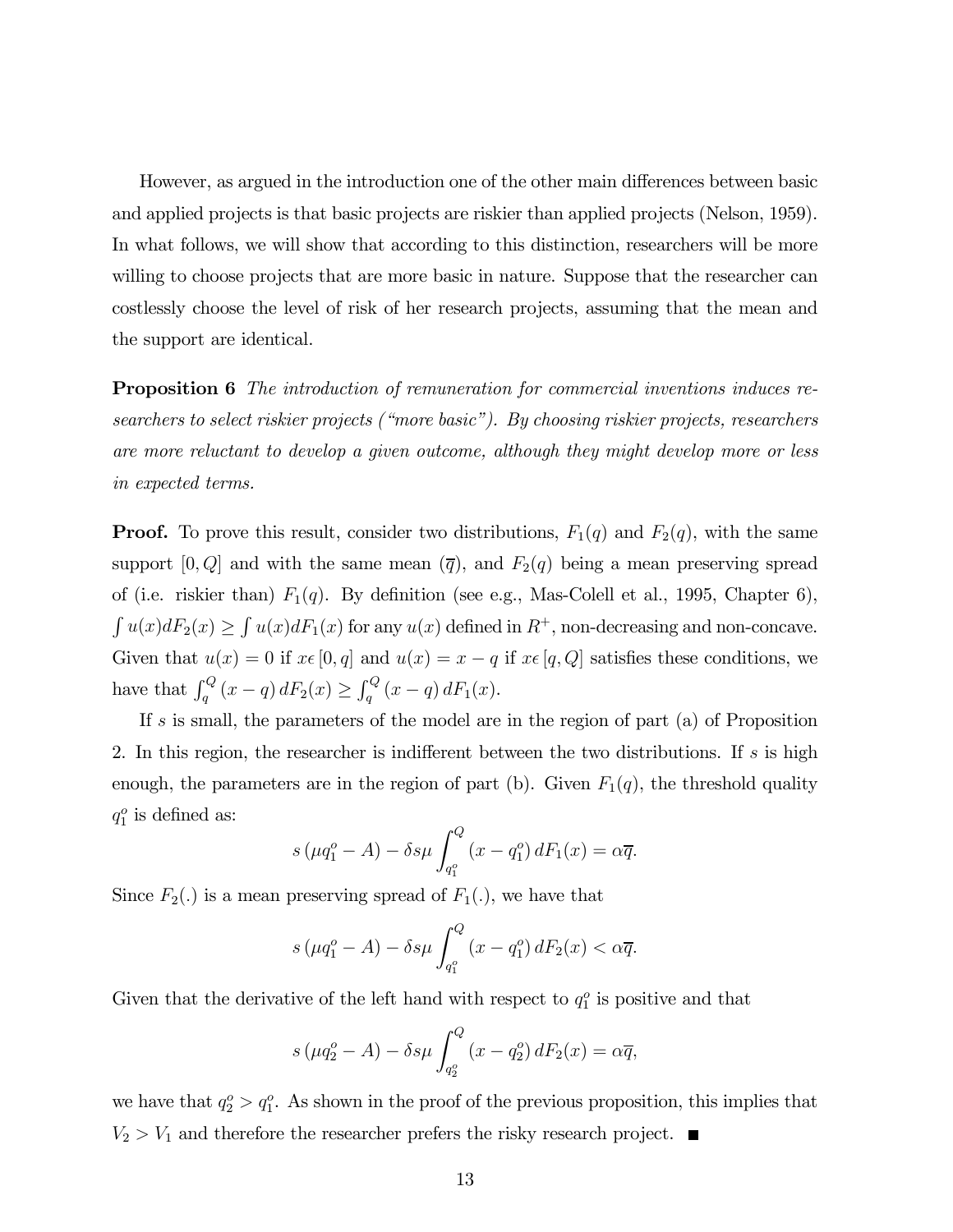

Figure 1: Researcher's utility in a given period (for a given V) as a function of the quality of the idea.

The intuition behind the preference for the risky project follows from the fact that the researcher acts as if she was risk-lover with respect to the quality of the output. As we can see in Figure 1, researcher's utility as a function of the output quality is a convex function. Indeed, for a given  $V$ , the utility is the maximum of two affine functions that represent the value from continuing doing research  $(\alpha q + \delta V)$  and the value from development  $(\alpha q + \delta s [\mu q - A] + \delta^2 V)$ . The latter is steeper because better output have higher development value. The former has a higher intercept because the researcher obtains a new idea sooner. As shown in Proposition 2, as long as the remuneration for the best innovation is high enough, the two lines cross at some point  $q^o$ .

By choosing riskier projects, researchers are more reluctant to develop a given idea. Indeed, they are more likely to obtain a better idea in the next period and therefore they are more willing to drop the current one. As shown in Figure 2, though, they might end up developing more ideas in expected terms. Although  $F_2(x)$  is a mean preserving spread of  $F_1(x)$  and therefore the threshold for the former is higher  $(q_2^o > q_1^o)$ , the ex-ante probability of developing is higher for the former than it is for the latter  $(F_2(q_2^o) < F_1(q_1^o))$ .

Although the academic and monetary rewards were assumed to be linearly increasing in the quality of the output, this result should hold more generally. Indeed, the introduction of monetary rewards induce the researcher to select between two increasing functions.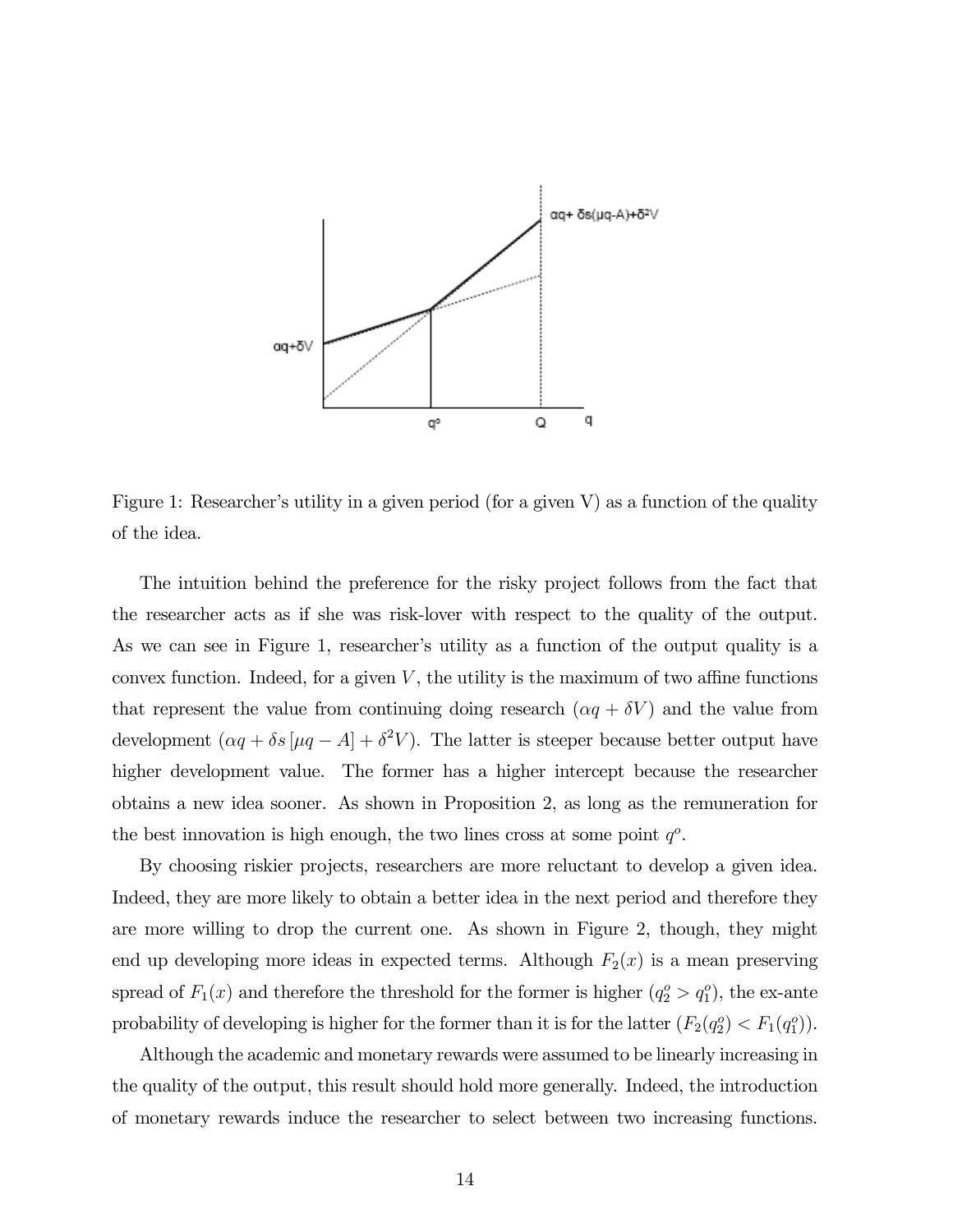

Figure 2: Distribution  $F_1(\cdot)$  and a mean preserving spread,  $F_2(\cdot)$  (Area A=Area B).

Assume that the commercial value of an idea of quality q is  $\mu(q)q$ . Given that the best innovations have much higher value than intermediate ones,  $\mu(q)$  would typically be not constant as in our model but increasing. This would make the researcher even more risk-lover than with no rewards from technology transfer. Further, the fact that the researcher selects riskier projects than with no monetary rewards should hold if the value of publications has the form  $\alpha(q)q$  for any  $\alpha(q)$  and not only when  $\alpha(q)$  is constant. Indeed, although she might not always act as if she was risk-lover she would exhibit more risk-loving behaviour than before the introduction of monetary rewards.

The previous two propositions have identified two opposite effects of financial incentives on the choice of research projects. Monetary rewards induce a shift towards more applied or towards more basic depending on which of these two effects is stronger. Of course, if more applied projects have much lower development costs, then researchers choose more applied research projects even if they are less risky. On the other hand, researchers choose research projects that are riskier if the difference in development costs is not large. That is, financial incentives should not necessarily "skew" research towards more applied projects, as the recent evidence mentioned in the introduction also seems to suggest. In the next section, we investigate whether this depends on the fact that we have so far assumed that commercialisation does not delay publication.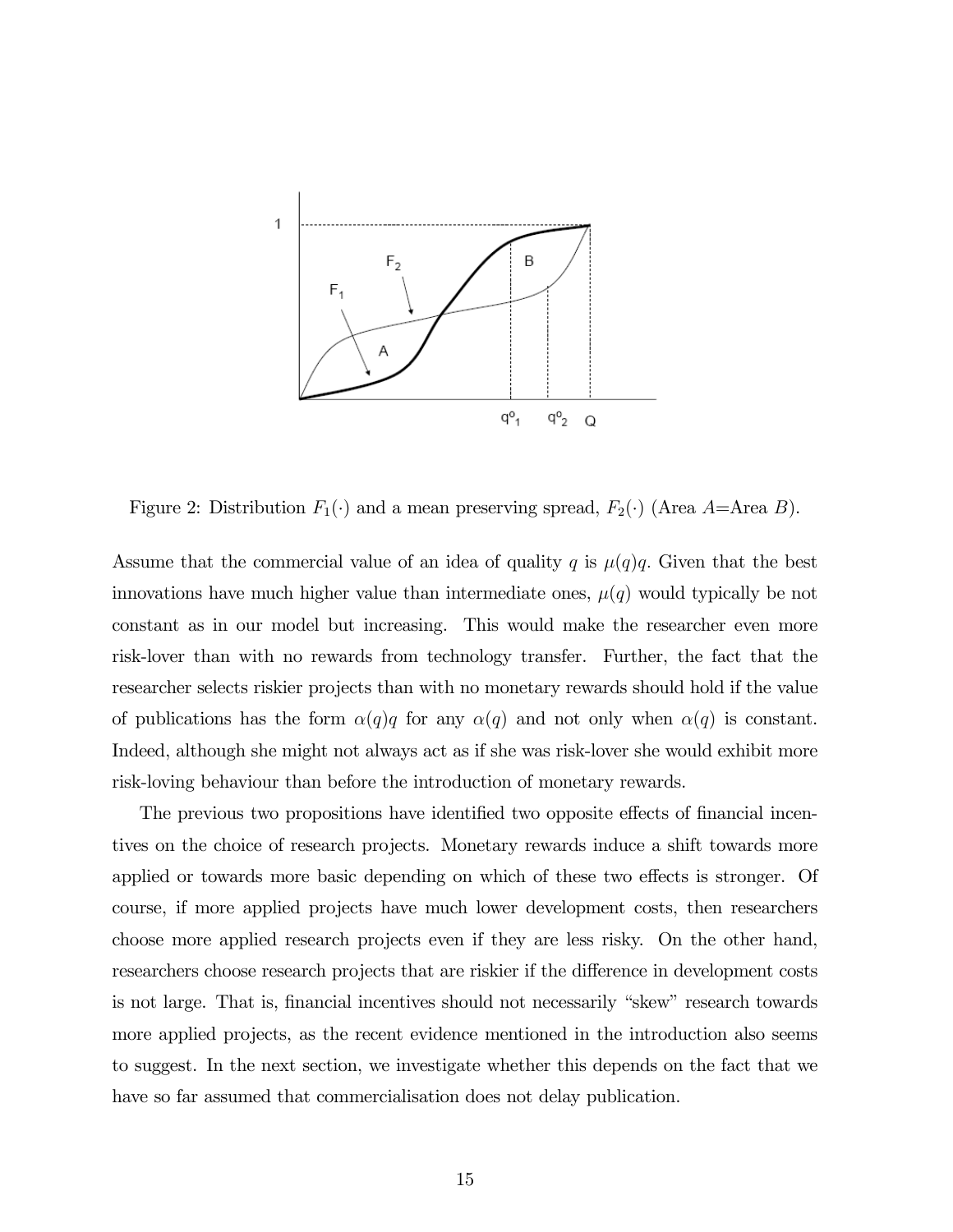#### 5 Increased Secrecy

There is evidence that a delay in scientific publication has occurred on results that have been the subject of a patent application (see e.g. Geuna and Nesta, 2006). To analyse how this dimension might affect our results, we assume in this section that if the research outcome is to be developed, the researcher cannot publish it in a scientific journal until the end of the development period. To make things interesting, we need to assume here that the loss from delaying publication until the next period is lower than the monetary value from development (i.e.,  $\delta s \mu > (1 - \delta) \alpha$ ). Otherwise, the researcher would never develop. Following the same procedure as before, we have the following proposition.

**Proposition 7** The optimal decision of the researcher is not to develop research output whose quality  $q < q^s$ , where  $q^s$  is defined as follows:

(a) 
$$
q^s = Q
$$
 when  $\delta \alpha \overline{q} \geq s\delta (\mu Q - A) - (1 - \delta)\alpha Q$ .

(b)  $s \left[ \mu q^s - A \right] = \alpha \overline{q} + \frac{(1-\delta)}{\delta} \alpha q^s + \int_{q^s}^Q (\delta s \mu - (1-\delta) \alpha) (x - q^{\circ}) dF(x)$  when  $\delta \alpha \overline{q} <$  $s\delta(\mu Q - A) - (1 - \delta)\alpha Q.$ 

The discounted present expected value V for the researcher is,

$$
V = \frac{1}{(1-\delta)} \left[ \alpha \overline{q} + \int_{q^s}^Q (\delta s \mu - (1-\delta)\alpha) (x-q^s) dF(x) \right].
$$

#### **Proof.** See the Appendix ■

That is, the marginal idea is such that the monetary value at the end of the period is equal to the opportunity cost of time, equal to the average value of a research output, the lost value of publishing later, and the lost possibility of having a better output, which can be developed but of course at the cost of delaying publication one period.

The following corollary shows that although the researcher develop less than if development does not delay publication, she still prefers a riskier (i.e. more basic) project.

Corollary 8 The researcher develops less often and she is worse off when there is increased secrecy. She would still choose to select riskier rather than safer projects.

#### **Proof.** See the Appendix ■

As we can see in the dashed lines in Figure 3, publication delay makes development less attractive. As a result the researcher develops less often  $(q^s > q^{\circ})$ . Further, she would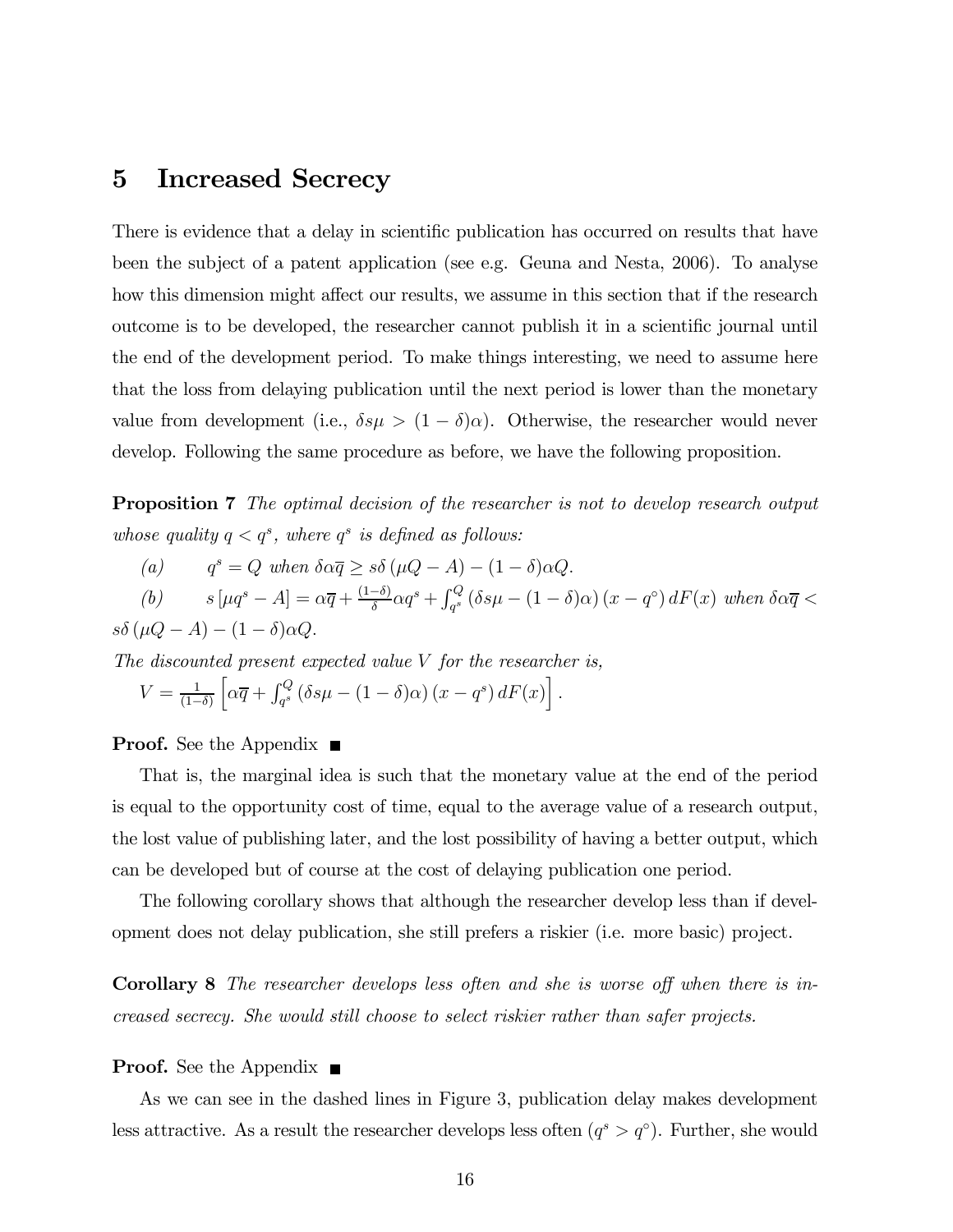

Figure 3: Researcher's utility in a given period with (dashed line) and without secrecy.

still select riskier rather than safer projects because the utility is still convex (remember that  $s\delta\mu > (1 - \delta)\alpha$ ). However, she acts as she was less risk-lover than before. Although the introduction of monetary incentives still induces research that is more basic in the presence of delay, the effect is weaker than without delay. More generally, if the researcher were risk-averse, she might be more prone to select safer or more applied projects than in the case of no secrecy.

#### 6 Concluding Remarks

This paper analyses some of the "unintended" effects of government policies that increase the incentives to transfer university research into the market, such as the Bayh-Dole Act. An important concern is whether financial incentives aimed at promoting commercialisation affects the choice of research projects. To understand the behaviour of university researchers, we build a simple repeated model to study the allocation of time in function of the individual characteristics and of the academic and market incentives.

We show that the researcher should pursue a new research project unless the quality of the outcome has enough commercial prospects to compensate a delay in undertaking new research. The opportunity costs of development and commercialisation include not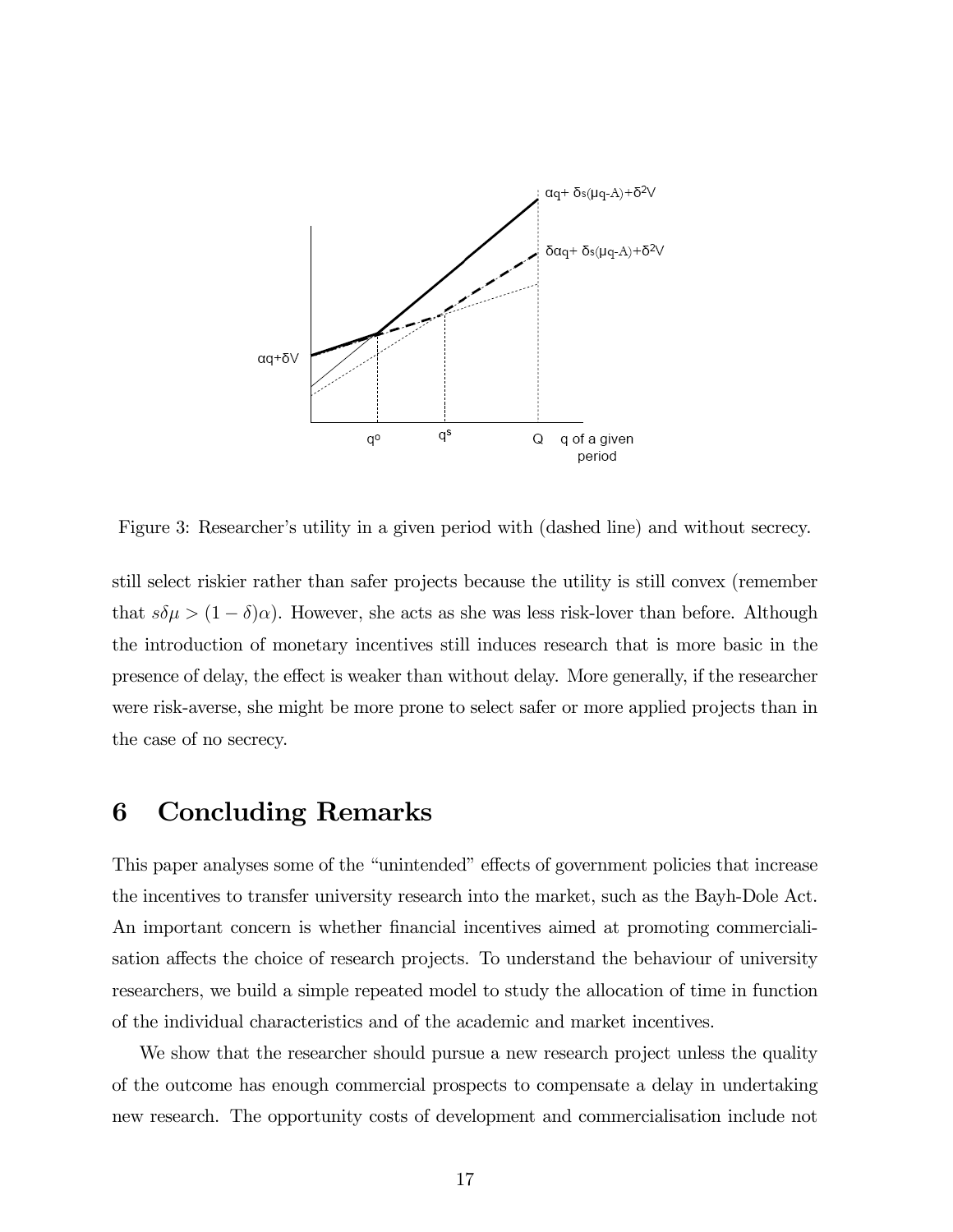only scientific output but also the opportunity to obtain a more lucrative innovation. Consistent with the empirical evidence, our comparative statics results indicate that a researcher spends more time developing if her discipline has greater applicability and if the marginal utility of academic publications is lower.

We also analyse how the coexistence of publications and technology transfer rewards affects the choice between basic and applied research programs. We show that the introduction of researcher remuneration for commercial inventions pushes the researcher to prefer riskier projects. Given that higher levels of uncertainty are related to more basic research, the introduction of monetary rewards might not only preserve but also enhance the choice of more basic research projects. As a result, although less time might now be spent on research, this research might be more basic in nature than before.

Our model is not only consistent with a variety of stylised facts but it also generates a number of additional testable predictions. On the development side, by choosing riskier projects, researchers should be more reluctant to develop research of a low quality. Instead, they are more willing to continue undertaking research because they are more likely to obtain results of higher quality in the future. As a result, it might be that they end up developing less as monetary rewards increase. Indirect evidence from this can also be found in Thursby and Thursby (2007), who state that "the much publicized increase in licensing activity appears to be concentrated among a minority of faculty". We predict however that the commercial value of the projects that are actually developed is higher. Again, indirect evidence suggests that most of the patenting revenues are concentrated among a reduced number of patents. Although the level of invention disclosures, patent applications and licenses executed increased by 84%, 238% and 161% respectively from 1991 until 2000, the royalty revenue increased by 520% in the same period.

On the research side, a selection of riskier projects should lead to a more spread distribution of the quality of the publications. Empirically, one could analyse whether the quality of the publications, measured for example in citations, of researchers in departments in which monetary rewards are larger is more spread.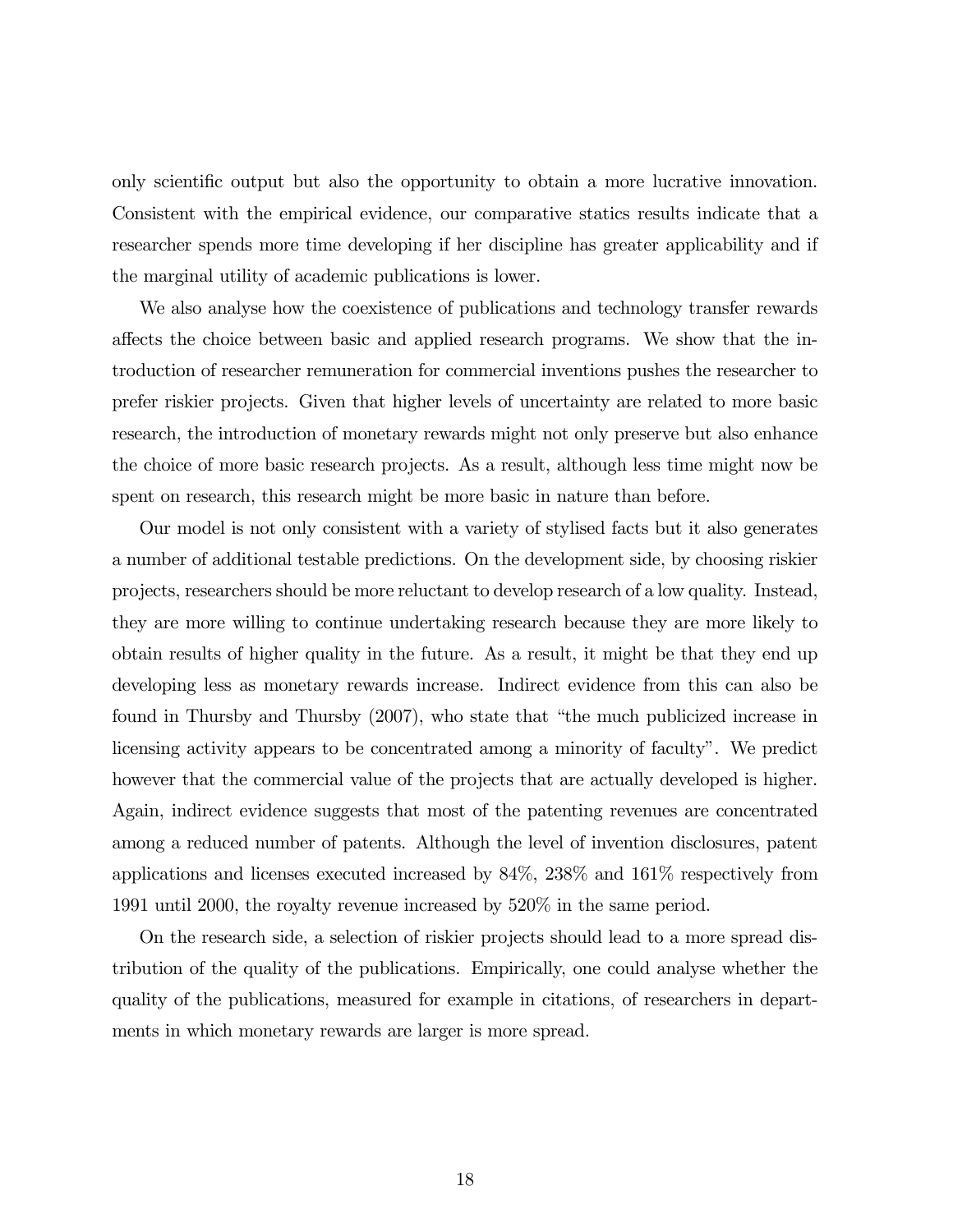## Appendix

#### Proof of Proposition 7

Again, the researcher never expects to sell the innovation if  $q < \frac{A}{\mu}$ . If  $\frac{A}{\mu} \le q \le Q$ she will develop whenever  $\delta \alpha q + \delta s [\mu q - A] + \delta^2 V \ge \alpha q + \delta V$ , or equivalently, when  $\delta(1-\delta)V \leq s\delta \left[\mu q - A\right] - (1-\delta)\alpha q.$ 

For any continuation value V, there is again a unique  $q^{s}(V)$  such that the researcher will not develop. This is the case if and only if  $q \leq q^s(V)$ . Indeed, denoting  $m(q) \equiv$  $s\delta \left[ \mu q - A \right] - (1 - \delta) \alpha q$ , for any V,  $q^s(V)$  is given by  $m(q^s(V)) = \delta (1 - \delta) V$  when  $m(Q) >$  $\delta(1-\delta)V$  and  $q^{s}(V) = Q$  when  $m(Q) \leq \delta(1-\delta)V$ . Given that  $m'(q) = s\delta\mu - (1-\delta)\alpha > 0$ and  $m(0) = -sA < 0$  there exists a unique  $q^{s}(V)$ .

Now, suppose firstly that the cut-off chosen by the researcher is  $q^s = Q$ . The researcher never develops and never sells. Hence,  $V = \int_0^Q \alpha x dF(x) + \delta V$ , which simplifying gives  $V =$  $\frac{1}{1-\delta} \alpha \overline{q}$ . The decision  $q^s = Q$  is optimal if and only if  $\delta(1-\delta)V \geq s\delta[\mu Q - A] - (1-\delta)\alpha Q$ , which substituting gives  $\delta \alpha \overline{q} \geq s \delta (\mu Q - A) - (1 - \delta) \alpha Q$ , which corresponds to the region in part (a).

Suppose secondly that the cut-off chosen by the researcher is  $q^s < Q$ . Since she sells if and only if she develops, we have that

$$
V = \int_0^{q^s} \alpha x dF(x) + \delta \int_{q^s}^Q \alpha x dF(x) + \delta F(q^s) V + \delta s \int_{q^s}^Q (\mu x - A) dF(x) + [1 - F(q^s)] \delta^2 V,
$$

which simplifying gives

$$
(1 - \delta) (1 + \delta [1 - F(qs)]) V = \int_0^{qs} \alpha x dF(x) + \delta \int_{qs}^Q \alpha x dF(x) + \delta s \int_{qs}^Q (\mu x - A) dF(x).
$$

On the other hand, the optimal  $q^{s}(V)$  should be defined as  $\delta(1 - \delta)V = s\delta[\mu q^{s} - A]$  $(1 - \delta)\alpha q^s$ . Substituting in the previous equation and simplifying,

$$
s \left[ \mu q^s - A \right] = \alpha \overline{q} + \frac{(1 - \delta)}{\delta} \alpha q^s + \int_{q^s}^Q \left( \delta s \mu - (1 - \delta) \alpha \right) (x - q^s) dF(x).
$$

In other words,  $q^s$  is implicitly defined by  $g(q^s)=0$ , where

$$
g(q^s) \equiv s \left[ \mu q^s - A \right] - \alpha \overline{q} - \int_{q^s}^Q \delta s \mu \left( x - q^s \right) dF(x) - \frac{(1 - \delta)}{\delta} \alpha q^s + \int_{q^s}^Q (1 - \delta) \alpha \left( x - q^s \right) dF(x) = 0.
$$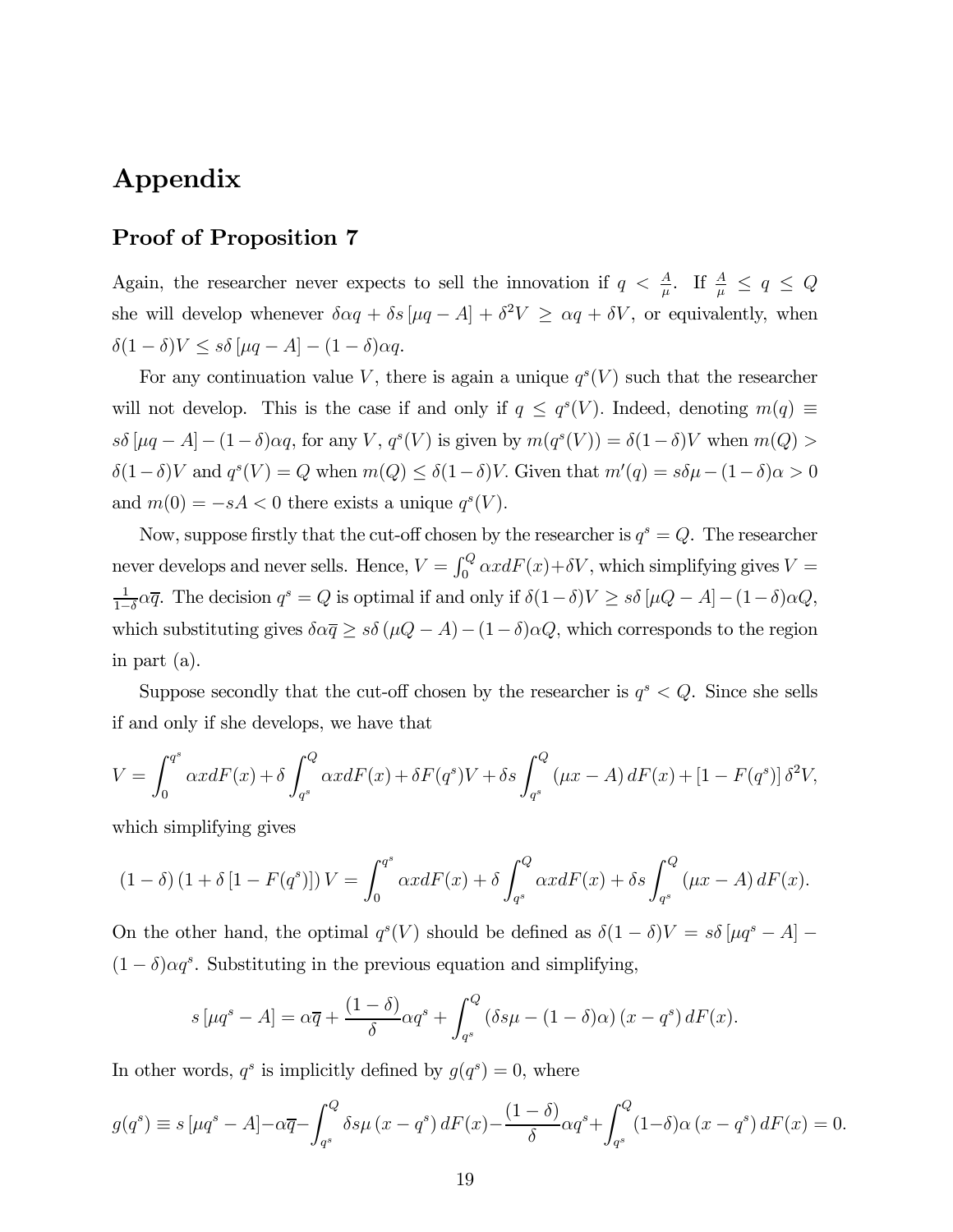We have that  $g'(q) > 0$  and  $g(0) < 0$ . Indeed,

$$
g'(q) = \frac{1}{\delta} \left[ \delta s \mu + \delta^2 s \mu (1 - F(q^s)) - \alpha (1 - \delta) + \delta (1 - \delta) \alpha [1 - F(q^s)] \right] > 0
$$

and

$$
g(0) = s(-A) - \alpha \overline{q} - \int_0^Q \delta s \mu x dF(x) + \int_0^Q (1 - \delta) \alpha x dF(x) < 0,
$$

because of our initial assumption  $(s\delta\mu - (1 - \delta)\alpha > 0)$ . In order to have a unique cutoff  $\boldsymbol{q}^s$  we need that

$$
g(Q) = \frac{1}{\delta} (\delta s \left[ \mu Q - A \right] - \delta \alpha \overline{q} - (1 - \delta) \alpha Q) > 0,
$$

which corresponds to the region in part (b).

Substituting,

$$
V = \frac{1}{(1-\delta)} \left[ \alpha \overline{q} + \int_{q^s}^Q (\delta s \mu - (1-\delta)\alpha) (x-q^s) dF(x) \right].
$$

#### Proof of Corollary 8

The cut-off point of our baseline case  $q^{\circ}$  satisfies

$$
s\left[\mu q^{\circ} - A\right] - \alpha \overline{q} - \int_{q^{\circ}}^{Q} \delta s \mu \left(x - q^{\circ}\right) dF(x) = 0,
$$

and therefore, in particular,

$$
q^{\circ} - \int_{q^{\circ}}^{Q} \delta(x - q^{\circ}) dF(x) > 0.
$$

We have that  $g(q<sup>°</sup>) < 0$ , where  $g(·)$  is defined in the previous proof, because

$$
g(q^{\circ}) = \frac{(1-\delta)}{\delta} \alpha \left[ -q^{\circ} + \delta \int_{q^{\circ}}^{Q} (x - q^{\circ}) dF(x) \right] < 0.
$$

Therefore, given that g is increasing and at  $q^{\circ}$  is negative and at  $q^s$  is 0, we have that  $q^{\circ} < q^s.$ 

We have that  $V^s < V^{\circ}$  if and only if

$$
\int_{q^s}^{Q} \left( \delta s \mu - (1 - \delta) \alpha \right) (x - q^s) dF(x) < \int_{q^\circ}^{Q} \delta s \mu \left( x - q^\circ \right) dF(x),
$$

which is true if and only if

$$
\int_{q^s}^{Q} \delta s \mu (x - q^s) dF(x) - \int_{q^{\circ}}^{Q} \delta s \mu (x - q^{\circ}) dF(x) - \int_{q^s}^{Q} (1 - \delta) \alpha (x - q^s) dF(x) < 0.
$$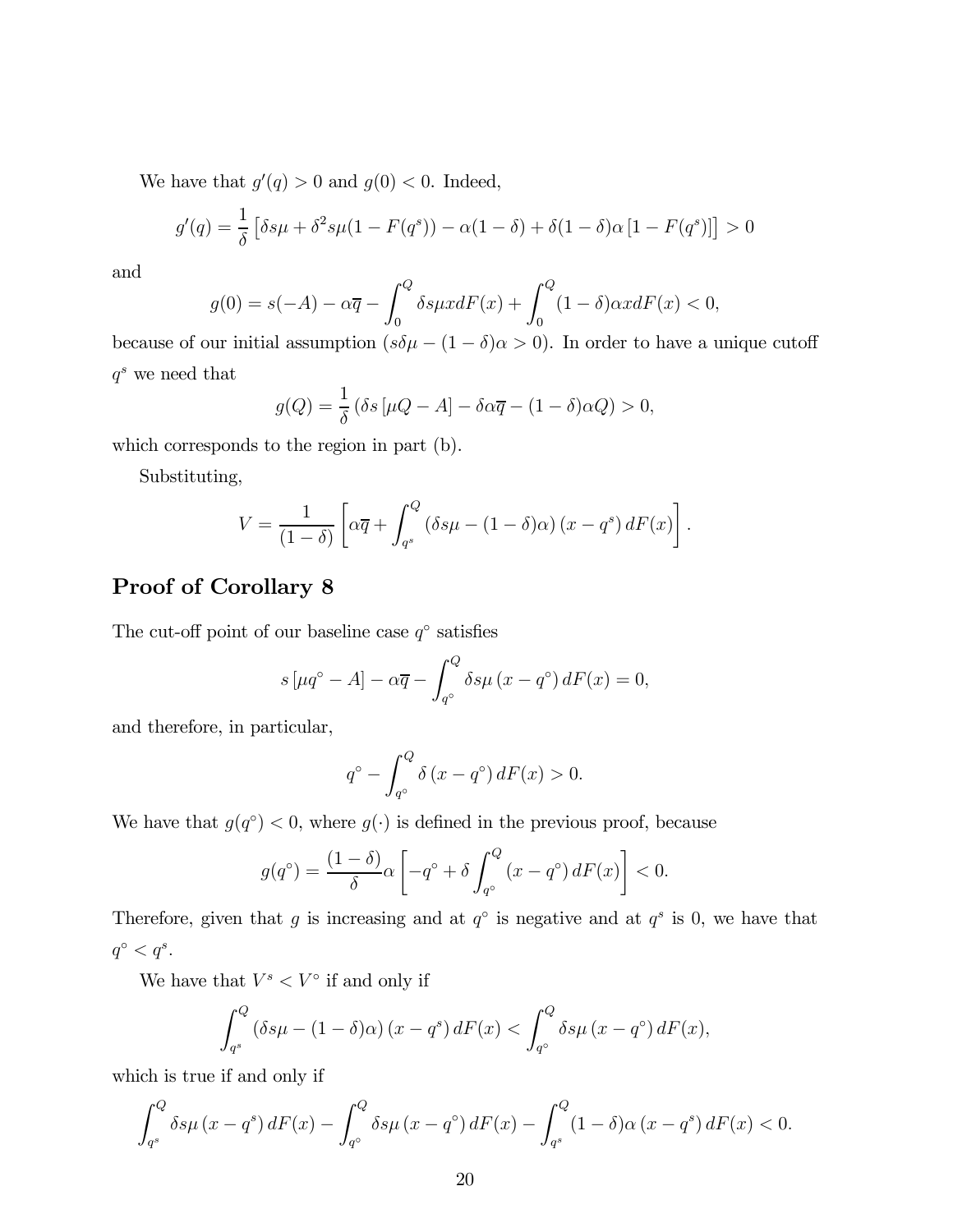Defining  $n(q) \equiv \int_q^Q \delta s \mu (x - q) dF(x)$  and given that  $n'(q) = -\delta s \mu (1 - F(q)) < 0$ , we have that the first two terms are negative and so is the third.

To prove that researchers still prefer riskier projects, consider as before two distributions,  $F_1(q)$  and  $F_2(q)$ , with the same support and the latter being a mean preserving spread of the former. In the region of part (a), the researcher is indifferent between the two distributions. In the region of part (b), given  $F_1(q)$ , the threshold quality  $q_1^s$  is defined as:

$$
s\left[\mu q_1^s - A\right] - \alpha \overline{q} - \frac{(1-\delta)}{\delta} \alpha q_1^s - \int_{q_1^s}^Q \left(\delta s \mu - (1-\delta)\alpha\right) \left(x - q_1^s\right) dF_1(x) = 0.
$$

Since  $F_2(.)$  is a mean preserving spread of  $F_1(.)$ , we have that

$$
s\left[\mu q_1^s - A\right] - \alpha \overline{q} - \frac{(1-\delta)}{\delta} \alpha q_1^s - \int_{q_1^s}^Q \left(\delta s \mu - (1-\delta)\alpha\right) \left(x - q_1^s\right) dF_2(x) < 0.
$$

Given that the derivative of the left hand side is equal to

$$
s\mu - \frac{(1-\delta)}{\delta}\alpha + (\delta s\mu - (1-\delta)\alpha)(1 - F_2(q_1^s)) > 0,
$$

and that

$$
s\left[\mu q_2^s - A\right] - \alpha \overline{q} - \frac{(1-\delta)}{\delta} \alpha q_2^s - \int_{q_2^s}^Q \left(\delta s \mu - (1-\delta)\alpha\right) \left(x - q_2^s\right) dF_2(x) = 0,
$$

we have that  $q_2^s > q_1^s$ . From Proposition 6,  $V = \frac{1}{(1-\delta)}$  $\left[s\left[\mu q^{s}-A\right]-\frac{(1-\delta)}{\delta}\alpha q^{s}\right],$  and hence we have that  $V_2 > V_1$  and therefore the researcher prefers the risky pool.

## References

Aghion, P., M. Dewatripont, and J. Stein, 2005, "Academia, the Private Sector, and the Process of Innovation", NBER working paper  $n^{\circ}11542$ .

Beggs, A., 1992, "The Licensing of Patents under Asymmetric Information", International Journal of Industrial Organization 10, 171-191.

Blumenthal, D., M. Gluck, K.S. Louis, M.A. Stoto, and D. Wise, 1986, "Universityindustry Research Relationships in Biotechnology: Implications for the University", Science 13 June, 232, no. 4756, 1361 - 1366.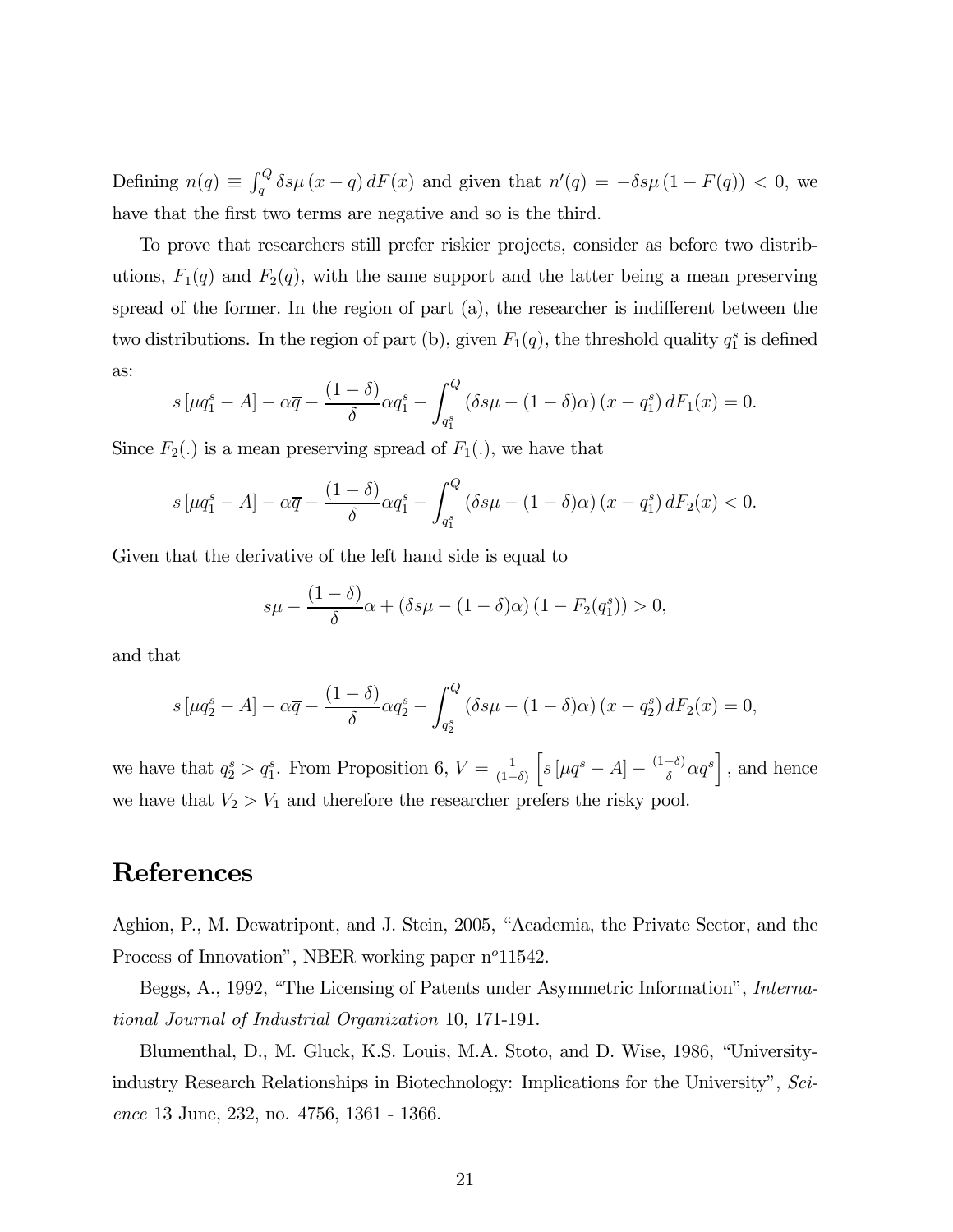Debackere, K. and R. Veugelers, 2005, "The Role of Academic Technology Transfer Organizations in Improving Industry-science Links", Research Policy 34, 321-342.

Florida, R.and W.M. Cohen, 1999, "Engine or Infrastructure? The University Role in Economic Development" In: Branscomb, L.M., Kodama, F., Florida, R. (Eds.), Industrializing Knowledge: University—Industry Linkages in Japan and the United States. MIT Press, London, 589—610.

Gallini, N.T. and B.D. Wright, 1990, "Technology Transfer under Asymmetric Information", Rand Journal of Economics 21, 147-160.

Geuna, A. and L. Nesta, 2006, "University Patenting and its Effect on Academic Research: The Emerging European Evidence", Research Policy 35, 790-807.

Henderson, R., A. Jaffe and M. Trajtenberg, 1998, "Universities as a Source of Commercial Technology: A Detailed Analysis of University Patenting, 1965-1988", Review of Economics and Statistics 80, 119-127.

Hicks, D., and K. Hamilton, 1999, "Does University-Industry Collaboration Adversely Affect University Research?", Issues in Science and Technology, 74-75.

Jensen, R. A. and M.C. Thursby, 2001, "Proofs and Prototypes for Sale: The Licensing of University Inventions", American Economic Review 91, 240-259.

Jensen, R. A., J.G. Thursby, and M.C. Thursby, 2003, "The disclosure Licensing of University Innovations: The best we can do with the s<sup>\*\*\*</sup>t we get to work with", International Journal of Industrial Organization 21, 1271-1300.

Jones, B. F., 2005, "Age and Great Invention", NBER Working Paper 11359.

Lach, S. and M. Schankerman, 2003, "Incentives and Invention in Universities", NBER Working Paper 9727.

Lacetera, N., 2006a, "Different Missions and Commitment Power: An Institutional View of Industry-University Relations", MIT working paper.

Lacetera, N., 2006b, "Academic Entrepreneurship", Case Western Reserve University working paper.

Macho-Stadler, I., X. Martínez-Giralt, and D. Pérez-Castrillo, 1996, "The Role of Information in Licensing Contract Design," Research Policy 25, 25-41.

Macho-Stadler, I. and D. Pérez-Castrillo, 1991, "Contracts de Licence et Asymétrie d'Information," Annales d'Economie et de Statistique 24, 189-208.